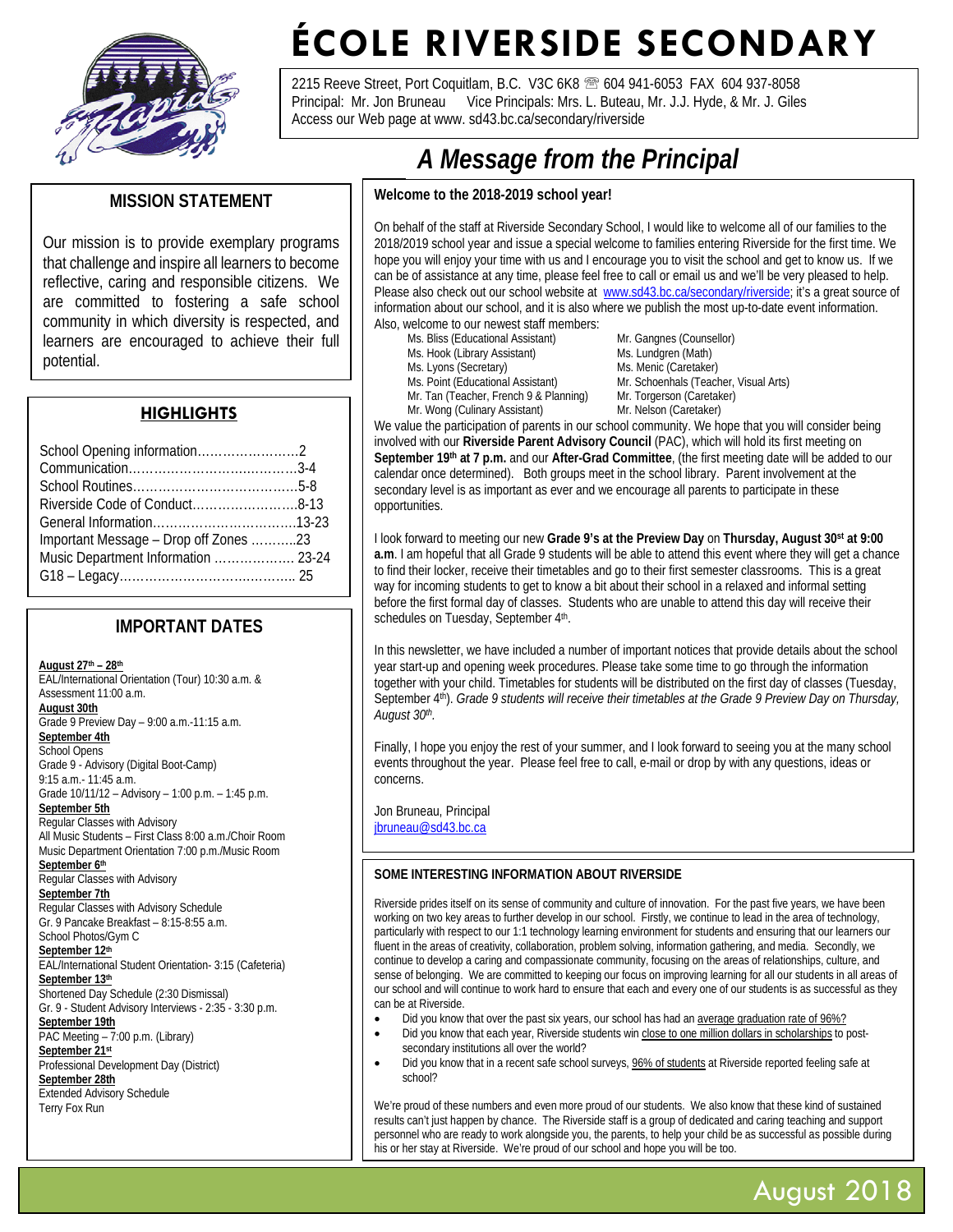## **STUDENT TIMETABLES WILL BE ISSUED IN ADVISORY ON SEPTEMBER 4th. We ask that student fees (see below) be paid on September 4th but no later than September 14th.**

- Aug.  $28<sup>th</sup> 31<sup>st</sup>$  Counsellors return for new registrations only.
- August 27<sup>th</sup> & 28<sup>th</sup> EAL/International Assessments & Tour : Tour 10:30 a.m. & Assessments 11:00 a.m. . Students may schedule an appointment with their counsellor on Thursday. Aug. 29<sup>th</sup> or Friday. Aug. 30<sup>th</sup> to confirm their timetables.
- August  $30<sup>th</sup>$  Grade 9 Preview Orientation Program 9:00 a.m. 11:15 a.m. approx.
- September  $5<sup>th</sup> 6<sup>th</sup>$  Request for course changes for Grade 9 students and new students only. Sept  $5<sup>th</sup> - 2:00$  p.m. to  $5:00$  p.m. Sept  $6<sup>th</sup> - 8:00$  a.m. to  $5:00$  p.m.

**Please note there will be no course changes for Grade 10 – 12 students. Course changes were completed for these students in June.**

## **FIRST DAY SCHEDULE – SEPTEMBER 4th Tuesday**

#### *Grade 9*

*Grade 10, 11, and 12 students* 1:00- 1:45 ....................................................Advisory

## **SECOND DAY SCHEDULE – SEPTEMBER 5th Wednesday**

## **MUSIC STUDENTS:**

**All** Band and Choir students, grades 9 – 12 are required to attend Period 1 on the first day of classes: Wednesday, September 5th, 2018 in the choir room.

## **THIRD DAY SCHEDULE - SEPTEMBER 6th Thursday**

## **SCHEDULE FOR Friday, SEPTEMBER 7th**

Photo Day

| Grade 9 Pancake Breakfast8:15-8:55 |  |
|------------------------------------|--|
|                                    |  |
|                                    |  |
|                                    |  |
|                                    |  |
|                                    |  |
|                                    |  |
|                                    |  |
|                                    |  |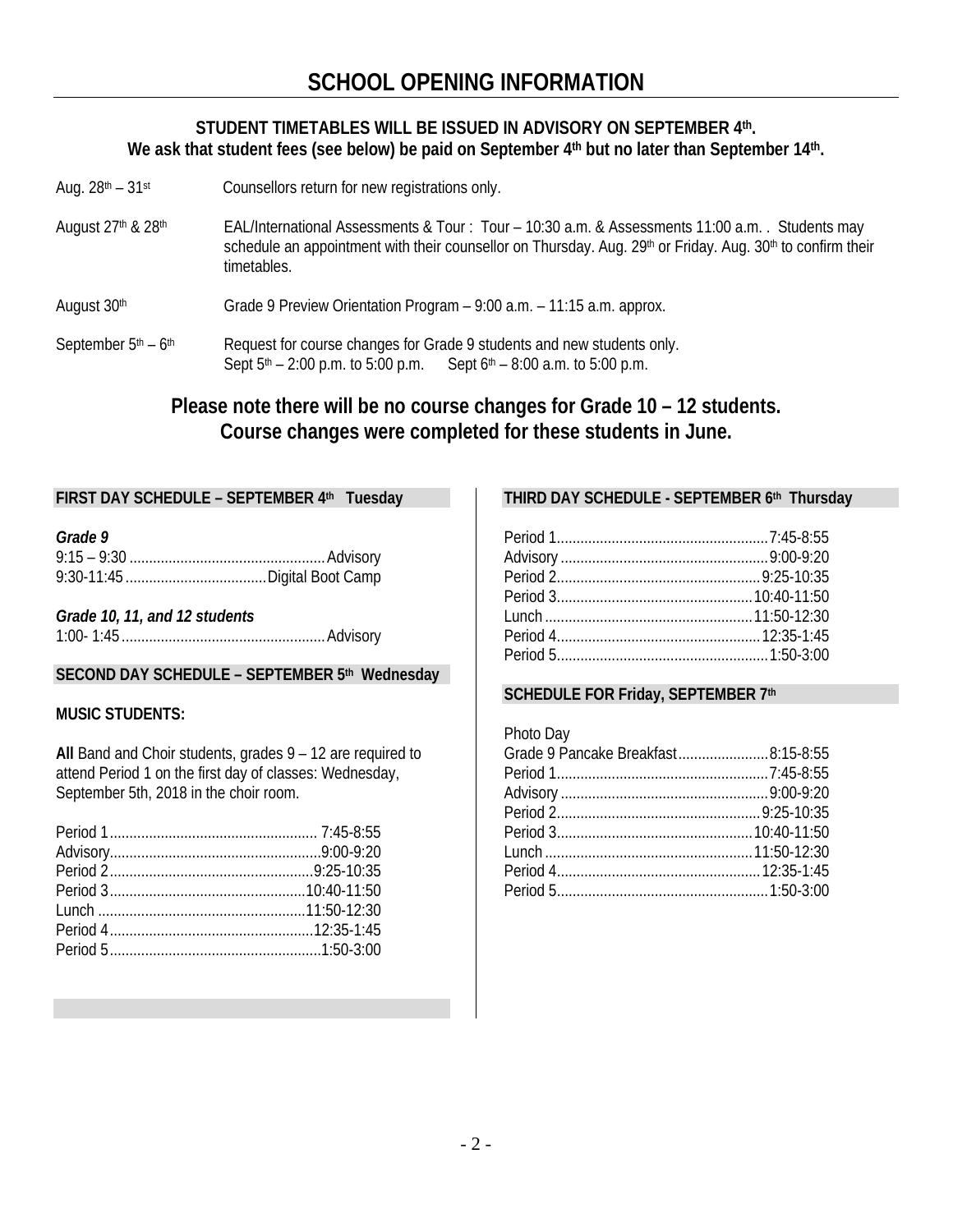#### **NEW REGISTRATIONS**

Counsellors will be available for new registrations only during August  $28<sup>th</sup> - 31<sup>st</sup>$ .

New students can call any time during the summer to make an appointment. When registering a new student, parents are asked to bring all available school records including the latest report card. Proof of present address, birth certificate and immigration papers are required.

#### **STUDENT FEES – Due by September 4th, 2018**

Uncomfortable sending your child to school with a cheque or cash to pay their student fees? Worried that you never received a receipt for the money you gave your child to pay their fees? Worry no more!

*All fees, including yearbook, activity fees, cap and gown, will be collected on-line. To pay, please click on ["fee](http://www.sd43.bc.ca/secondary/riverside/Pages/default.aspx)  [payment"](http://www.sd43.bc.ca/secondary/riverside/Pages/default.aspx) or visit our web-site and click on the button that says "student fees". In three simple steps, you will have created an account and be able to use this account to pay for field trips or others other fees that may come up during the school year. The great thing is that once you've created an account, you can use the same account to pay fees for all your children if you have others attending schools in the Coquitlam School District.*

Please note that we will no longer be collecting fees during RAP in the first week of school.

If a parent is not able to pay their child's fees on-line, you may come into the office to make payment with our accounting clerk via cash or cheque. If paying by cheque, please make it payable to Riverside Secondary school.

The \$45.00 activity fee is consistent with all secondary schools in this district. This fee covers the cost of locks, guest speakers at the school, special events and activities, as well as some field trips and transportation costs. Please note that the yearbook is an optional cost. Some courses also have optional fees for workbooks. Our school makes bulk purchases so they are at a discount rate from retail.

NOTE: If any family has difficulty with some or all fees payable, contact your child's vice principal and the fees can be delayed, adjusted, or waived. Your child will receive a fee invoice on the first day of school.

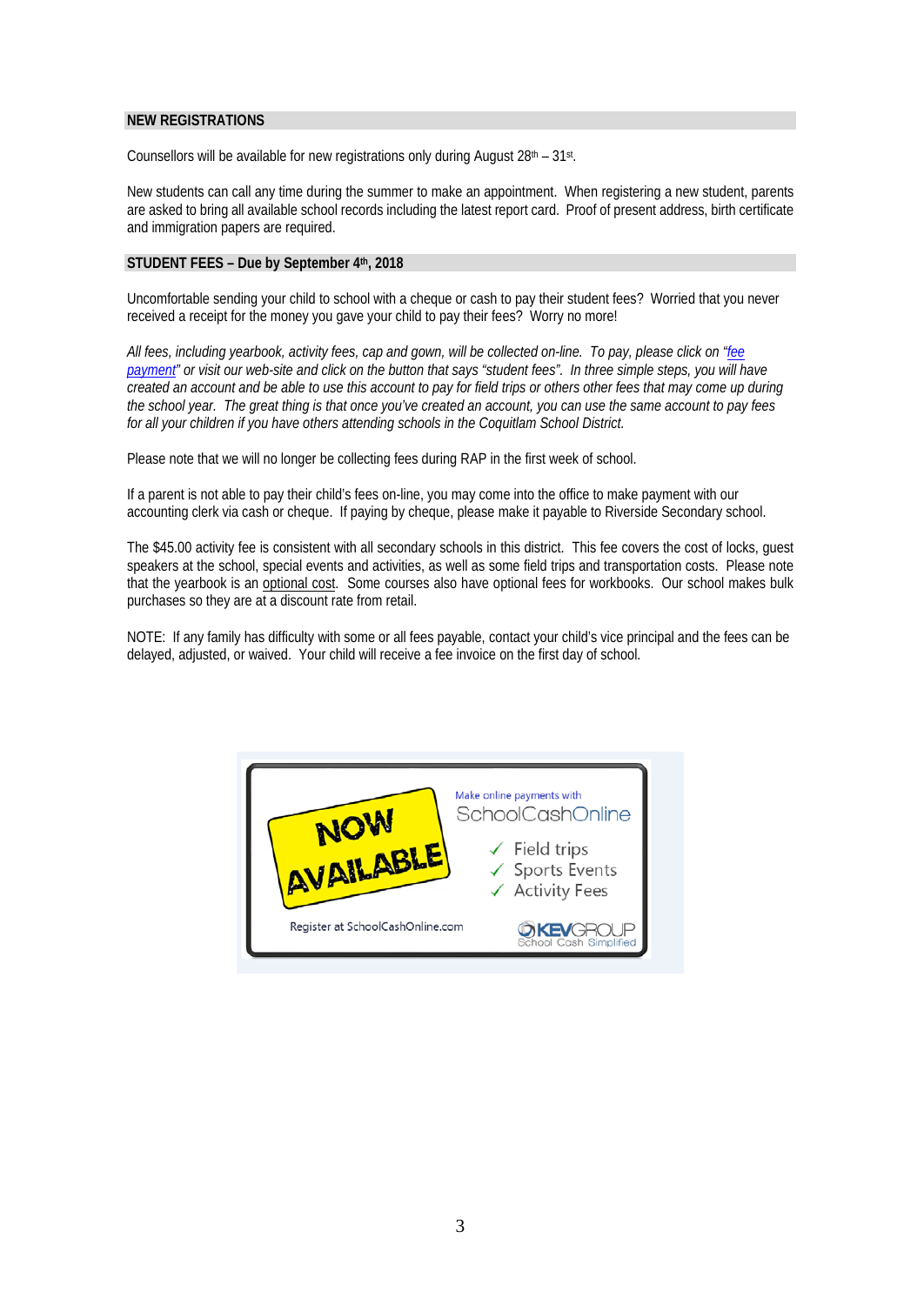## **STUDENT FEES Continued**



#### **YEARBOOKS (OPTIONAL PURCHASE)**

Payment due date for Yearbooks is October 31st, 2018. All school fees must be paid before ordering a yearbook. If payment is not received by October 31st, 2018, it will be assumed that you do not wish to purchase a yearbook. A limited number of yearbooks may be available at the end of the school year on a first come, first served basis, at an increased price which reflects costs to the school.

#### **OPTIONAL WORKBOOK PURCHASE**

In some courses, workbooks are used to supplement the traditional textbooks. All students will be provided with a workbook free of charge for the duration of the course, *however it is expected that students will return the workbook at the end of the course, undamaged and not written in*. Students who choose to write in school-owned books will be charged the full price of the workbook at the end of the course.

Students may wish to purchase their own copy of the workbook so they can write directly in the workbook and keep it at the end of the course. This is completely optional. Students who wish to purchase their own copy of the workbook may do so by purchasing them through our on-line service or our accounting clerk in the office.

#### **SCHOOL PHOTOS – FRIDAY, SEPTEMBER 7th**

Photos will be taken from 9:00–11:40 a.m. on Friday, September  $7<sup>th</sup>$ . All students are asked to have their photo taken for GO Cards and the yearbook, even if they are not purchasing a photo package.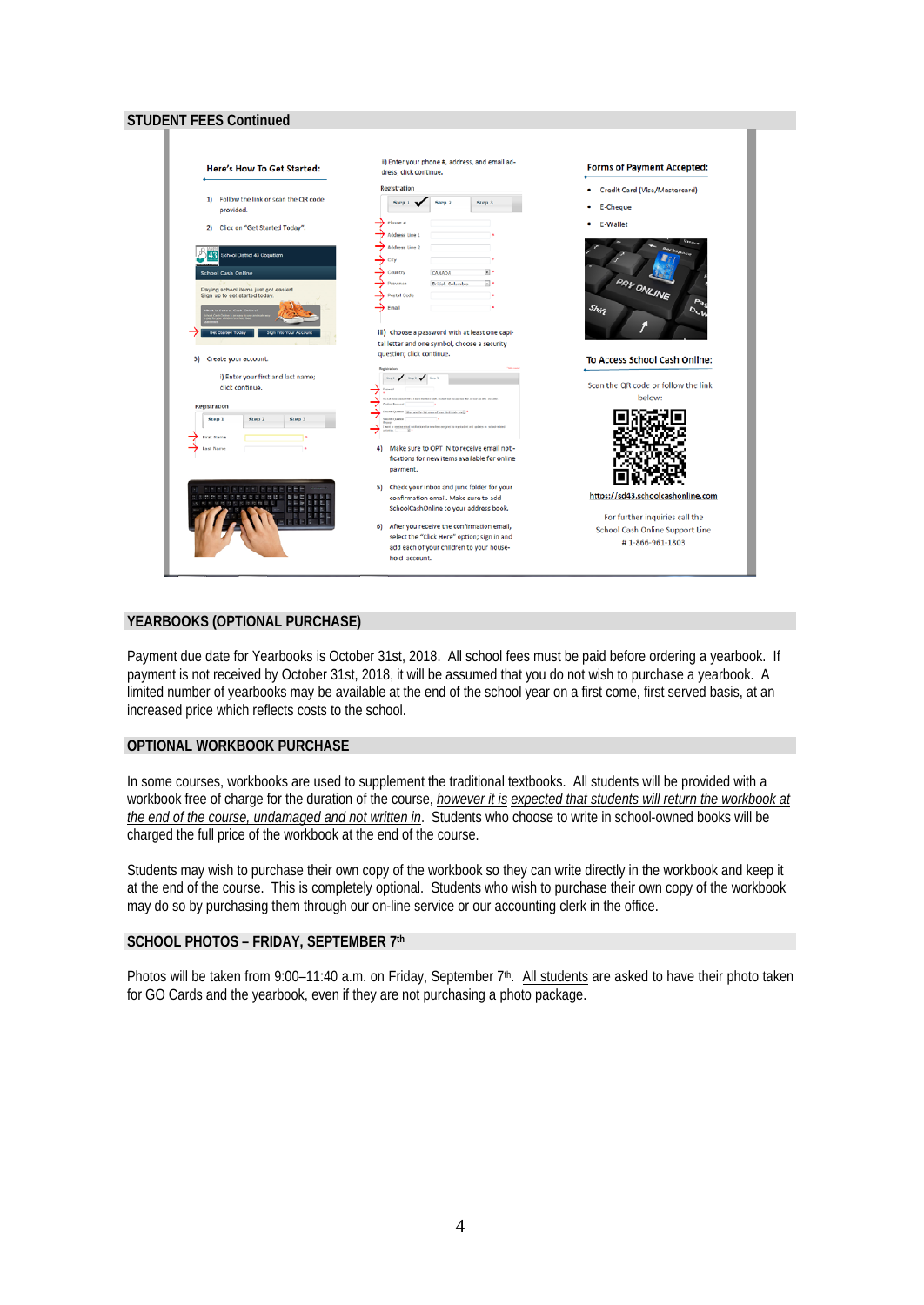#### **GO-CARD INFORMATION**

#### RE: Changes to GoCard discount for students effective September 1, 2016.

As you may be aware, TransLink offers discounted transit fares to high school students across Metro Vancouver. Each year, over 120,000 secondary students are eligible to use concession fare products on TransLink's network, so long as they are travelling with valid student identification with a GoCard decal from their school as proof of eligibility.

Effective September 1, 2016, a GoCard decal will no longer be required on student IDs and all youth 14 to 18 years old will be eligible for concession fares with valid photo identification. Acceptable ID will include:

- a valid school identification card issued by any secondary school which displays the student's photograph, name, school and validation by a school official; or
- a picture identification issued by any national, provincial or state government agency showing age or date of birth.

Should you have any questions about this change, please contact our TravelSmart team at info@travelsmart.ca. We look forward to continuing to provide Metro Vancouver students with access to concession rate fares on our integrated transit network.

Sincerely, Delena Paulson Manager, Revenue Programs, TransLink

#### **SCHOOLING IS A PARTNERSHIP**

Riverside Secondary School staff work hard to provide a safe, caring environment. Working as partners we make a powerful impact on the positive learning environment. Please review the following school routines with your son or daughter.

#### 1. **Harassment, Drugs, Alcohol and Weapons**

At Riverside Secondary School we have zero tolerance for name-calling, teasing or harassment. We urge students to report such incidents to a trusted administrator or staff member so that we can ensure the inappropriate behaviour stops. Students involved with drugs, alcohol or weapons at school, during school related events, or travelling to or from school will face disciplinary action.

- 2**. Smoking**: In accordance with Board Policy, smoking (including the use of E-cigarettes) is not permitted in the school or on school grounds. This includes the sidewalk in front of the school, on both sides of Reeve Street, in the parking lot, and in cars parked in the lots. This also includes the alleyways across from the school. Students are expected to respect the private property of our neighbours. Additionally, due to concerns around the explosion of e-cigarettes/vaps, students are not to be in possession of these devices while at school.
- 3. **Litter**: It is the responsibility of everyone in the school to keep our building and grounds clean. Students are expected to put all litter in the proper containers and recycle cans and juice containers. We expect students to follow this practice, while travelling to and from school, as well.
- 4. **Parking**: Student parking is restricted to the North Lot near Gates Park. Student vehicles must be registered with the office. There is no charge for student parking. Cars found parked in the Main or South lots risk being towed. We ask that students not loiter in the student parking lot during the day.
- 5. **Internet Use**: Passwords are available upon the signed return of the school's Internet Use Policy,
- 6. **Cyber-Bullying**: Students who engage in bullying, harassment or other negative behaviours by electronic means either at school or away from the school should be aware that school and district policies will be enforced if these actions impact the environment of our school.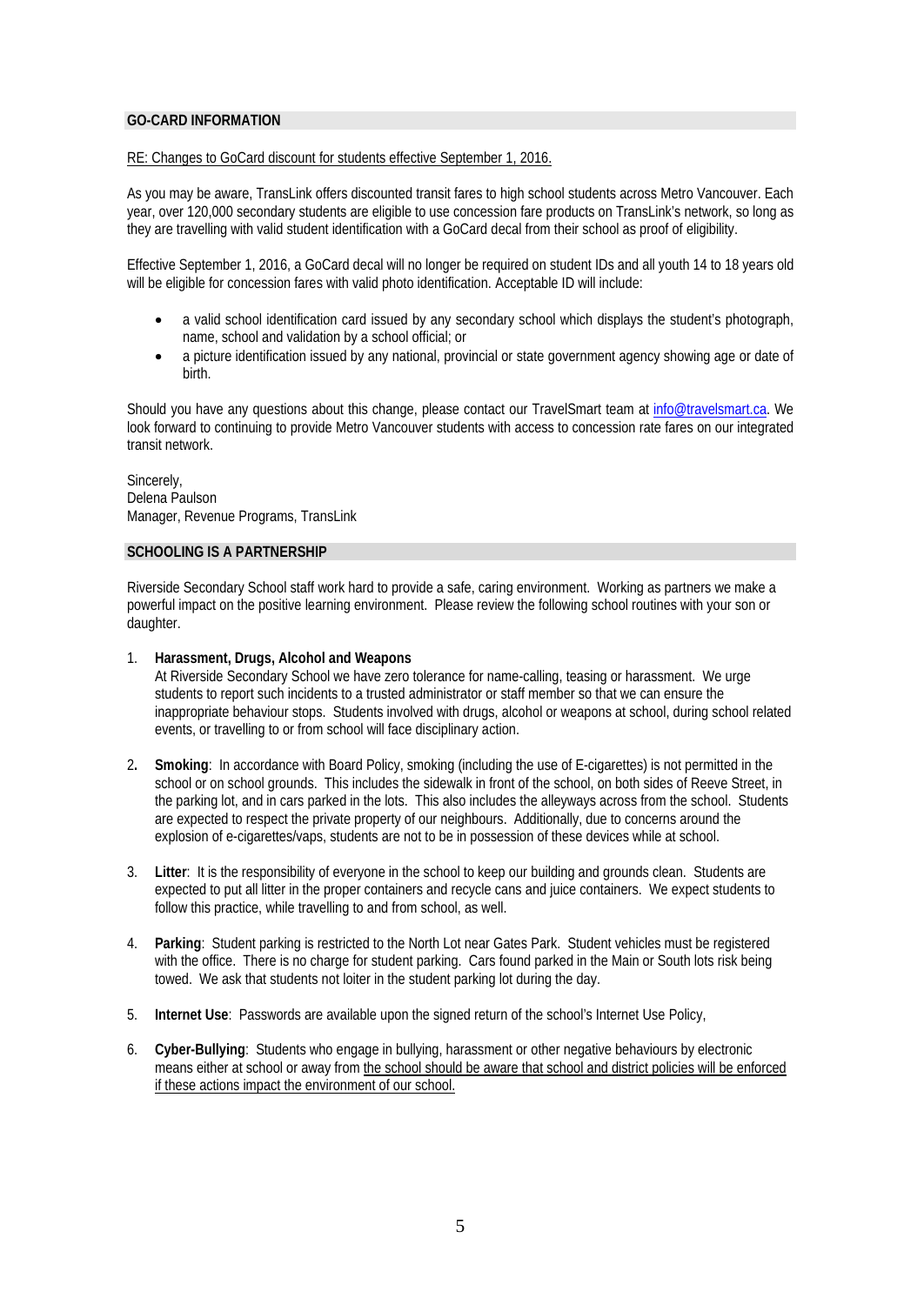#### **COMMUNICATION WITH TEACHING STAFF, ADMINISTRATION AND COUNSELLORS**

Please contact all teaching staff at Riverside by email and administration by email or telephone a voice message system is not available. Counsellors are available by email, telephone and voice message.

#### **ATTENDANCE AND REPORTING STUDENT ABSENCES**

Students are expected to attend all classes on time.

- We ask that parents take an active role in assisting us in monitoring student attendance. Please contact the school as soon as possible whenever your son/daughter is going to be late or absent from school.
- You can report absences any of the following ways by providing your child's name **AND STUDENT NUMBER** and/or time he or she will be absent from school and the reason for the absence.
- Go to our website and click th[e Absence Report.](https://www2010.sd43.bc.ca/eforms/_layouts/FormServer.aspx?XsnLocation=https://www2010.sd43.bc.ca/eforms/AbsenceReportForm/Forms/template.xsn&SaveLocation=https://www2010.sd43.bc.ca/eforms/AbsenceReportForm&ClientInstalled=true&Source=https://www2010.sd43.bc.ca/eforms/AbsenceReportForm/Forms/AllItems.aspx&DefaultItemOpen=1)
- Call 604-941-6053 between 7:30 and 4:00 to speak directly to an office staff member.
- We ask staff to make contact with home regarding repeated lates and absenteeism. Please expect their phone calls.
- We have an auto-dialer system which calls/emails homes daily to verify unexcused absenteeism of all students.
- All students, if leaving early, must check out at the office with parent permission.

#### **WHO DO I CALL IF I AM CONCERNED ABOUT MY CHILD'S ACADEMIC OR SOCIAL PROGRESS?**

If you have a concern about a particular class, please contact the teacher of that class. If you have more general concerns about your child's progress, or have concerns about several subject areas, please contact your child's counsellor who can help coordinate contact with teachers and assist with building a plan to help your child be more successful at school. Counselling assignments for the 2018-19 school year will be:

| A - Fe Mr. Gangnes    | M – R Ms. Luddu |
|-----------------------|-----------------|
| Fi - L Ms. Chittenden | S-Z Ms. Johal   |

\*\*Please note that the great majority of our staff rely on email. If you would like a staff member to contact you by phone, it is usually more efficient to email that staff member and request that they call you at a specific phone number. You can also call the switchboard and the receptionist will email the staff member to request that they call you.

#### **WHO DO I CALL IF I HAVE AN ISSUE TO BE RESOLVED?**

If you have a concern about the way an issue has been handled with your child, please contact the teacher involved directly. If you are not satisfied with the outcome of the contact, it is then appropriate to contact the Vice-Principal or the Principal (or the Assistant Superintendent if the issue involved the Principal.) In almost all cases, the problem is resolved after the first contact. Failing a resolution, however, protocol then involves contact with the Superintendent, followed by a member of the Board of School Trustees.

#### **RIVERSIDE NEWSLETTERS**

School newsletters will be sent home electronically during the first week of each month. If, for some reason, you don't receive the newsletter via email, please go to our website where our newsletter will be posted every month. If you are aware of a parent who does not have internet access, please let them know that we also do a small run of printed newsletters each month which are available for pick-up by parents or students from our main reception area in the office.

#### **RIVERSIDE WEBSITE**

Our website includes a community portal where parents and students have access to a broad range of information such as calendars, our daily bulletin, extracurricular activities and schedules and much more. You can access our web-site at [http://www.sd43.bc.ca/School/riverside/](http://www.sd43.bc.ca/School/riverside/Pages/default.aspx)

#### **RIVERSIDE PARENTS ADVISORY COUNCIL**

The Riverside PAC meets once per month, usually on the third Tuesday at 7:00 p.m. in the school library. Our PAC executive and the school administration welcome the involvement of all Riverside parents and encourage you to come to our first meeting on September 19th.

#### **RIVERSIDE PARENTS AFTER-GRAD COMMITTEE**

Riverside Secondary prides itself on the after-grad event it provides for its graduating students every June. The Riverside After-grad Committee meets once per month, usually on the second Tuesday at 7:00 pm. in the school library. Our After-grad Committee is traditionally made up of parents from grades nine through twelve and all parents are welcome to join this group. Please come and join us and find out what we're about!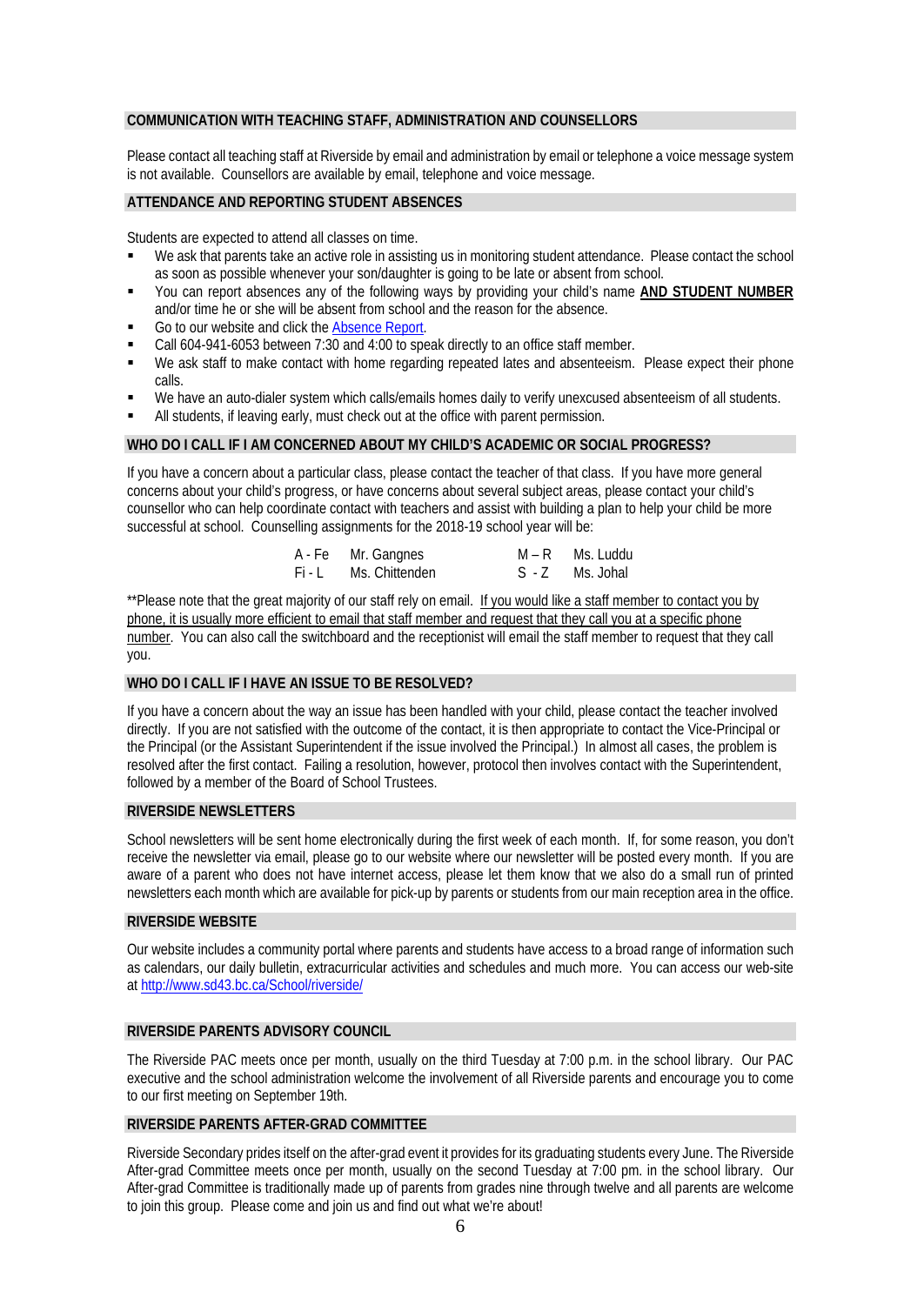#### **REPORT CARDS AND PARENT-TEACHER CONFERENCES**

Students in linear (full year) courses will receive one interim, and four formal report cards this year. Students in semestered (half-year) courses will receive one interim and two formal reports per semester. Interim reports will include general information on work habits and progress but will not include letter grades. Please check the enclosed school calendar for dates of report card distribution. The interim and formal report cards will be distributed in RAP **(REPORT CARDS ARE NOT MAILED HOME DUE TO INCREASED COSTS).** Report card dates are advertised in the school's monthly bulletin, the student Agenda Book and the school website.

Parent-Teacher conferences occur once each semester. All parents are encouraged to attend these important conferences to discuss your child's progress and to work with the teacher to help your child be as successful as possible.

#### **PROVINCIAL EXAMS**

The Ministry of Education has recently adjusted the requirements for Provincial Exams prior to graduation. Students on the new graduation program are required to write the Provincial Numeracy Assesment (which will be done in Grade 10) and the English 12 (or Communications 12) Provincial Exam. Grade 12 students in the French Immersion program are also required to write the FRAL (Francais) 12 Provincial Exam.

#### **ADVISORY**

The Riverside Advisory Program meets every Wednesday. The ultimate goal of this program is to help students connect with a teacher mentor and a small group of grade 9-12 students. We encourage and expect all students to attend RAP each week.

So that we can get to know our new students better, on Thursday, September 13th, your Advisory teacher will be interviewing all students new to Riverside. A schedule for this interview will be handed out on Wednesday, September 12th.

#### **TUTORIALS**

We encourage students who require assistance with work or assignments to seek help from their teachers immediately. Teachers offer support and it is important that students find out the times that teachers are available and use these to their advantage.

#### **PEER TUTOR SUPPORT**

The counsellors will be training peer tutors in September. Beginning in October, these tutors will be available to provide one-on-one help to students. As well, some peer tutors will be helping students in junior level math classes. Tutoring support can be arranged through your counsellor.

#### **SCHOOL SUPPLIES**

Please be advised that there is no required school supply list. Students are advised to bring pen, pencils, binders and lined paper. If required, any additional supplies will be requested by individual teachers.

#### **STUDENT AGENDAS**

Since Riverside is a digital school in which all students bring an electronic device to class, we strongly recommend that they use the calendar feature on their device to keep organized and manage the requirements of their coursework and extracurricular activities. Information about the code of conduct, school events, and the school can be found on our school web-site.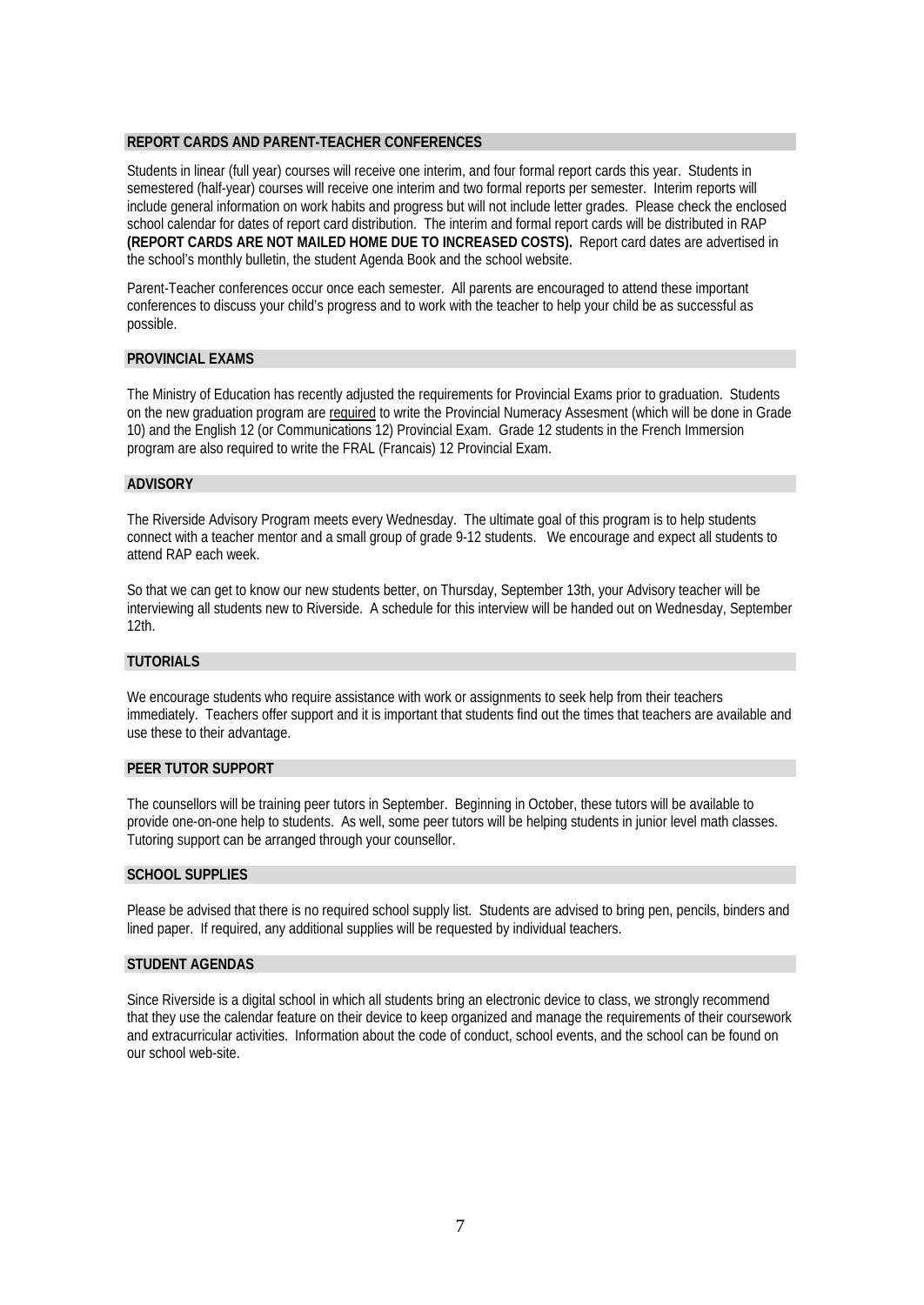#### **STUDENT INSURANCE**

All parents have the option of purchasing Accident Insurance through IA Pacific. Insurance plans cover a variety of issues such as injury, eye ware damage and orthodontic/dental work. Please go to www.iapkidsplus.com for further information or drop by the school office to pick up a form.

#### **SCHOOL AND DISTRICT POLICIES**

Included in the student Agenda Book is a section on school routines and district policies. This section reviews the School and District Code of Conduct and policy related to violence, intimidation and possession of weapons. As well, it reviews school regulations related to the possession of drugs and alcohol and the suspension of students. **The [School Code of Conduct and District policies](http://www.sd43.bc.ca/secondary/riverside/Publications/Code%20of%20Conduct%20and%20General%20Information%202015-2016.pdf) can also be found on the school website. Parents and students should review and complete al[l forms](https://www2010.sd43.bc.ca/eforms/_layouts/FormServer.aspx?XsnLocation=https://www2010.sd43.bc.ca/eforms/FormServerTemplates/SchoolPolicyForm.xsn&SaveLocation=https%3A%2F%2Fwww2010%2Esd43%2Ebc%2Eca%2Feforms%2FSchoolPolicyForm&ClientInstalled=true&Source=https%3A%2F%2Fwww2010%2Esd43%2Ebc%2Eca%2Feforms%2FSchoolPolicyForm%2FForms%2FAllItems%2Easpx&DefaultItemOpen=1) found on our web-site to assist us in supporting your child, particularly in case of [emergency.](https://www2010.sd43.bc.ca/eforms/PrinteForms/EmergencyReleaseNew.pdf)**

## **RIVERSIDE CODE OF CONDUCT**

## **I. INTRODUCTION**

The purpose of this document is to provide a basic framework and common expectations for all schools. The guidelines reflect the new provincial standards for "Codes of Conduct", as stated below:

School boards and schools are entrusted through the School Act with authority to establish codes of conduct. While recognizing the autonomy of these bodies and acknowledging the efforts they have already undertaken to ensure school climates are as positive as possible, the provincial standards described below are provided to assist them in developing consistent and coherent policies and practices in their communities. Although most schools have codes of conduct in place, it is expected that all British Columbia schools will revisit existing codes and/or develop new codes of conduct reflecting the provincial standards.

(Safe, Caring and Orderly Guide, page 15)

## **II. CODE OF CONDUCT: KEY ELEMENTS**

## **1. Process**

All British Columbia schools include students, parents, and staff in the development and review of codes of conduct. At Riverside, school staff, the Parent Advisory Council, Student Government, and the School Planning Council have reviewed the current code of conduct to meet the Ministry requirement of page 15 of A Guide for Safe, Caring and Orderly Schools.

## **2. Communication**

Expectations regarding acceptable conduct are made known to all students, parents and school staff, as well as to temporary staff and visitors. Protocols, while acting as ambassadors of the school, are also made known to students, parents, coaches, and involved members of the greater community.

Student conduct is regularly reviewed with students at assemblies, through advisory, and in regular school classes. The School and District Codes of Conduct will be reviewed in the first week in RAP and also posted on the school's website. Codes of Conduct are also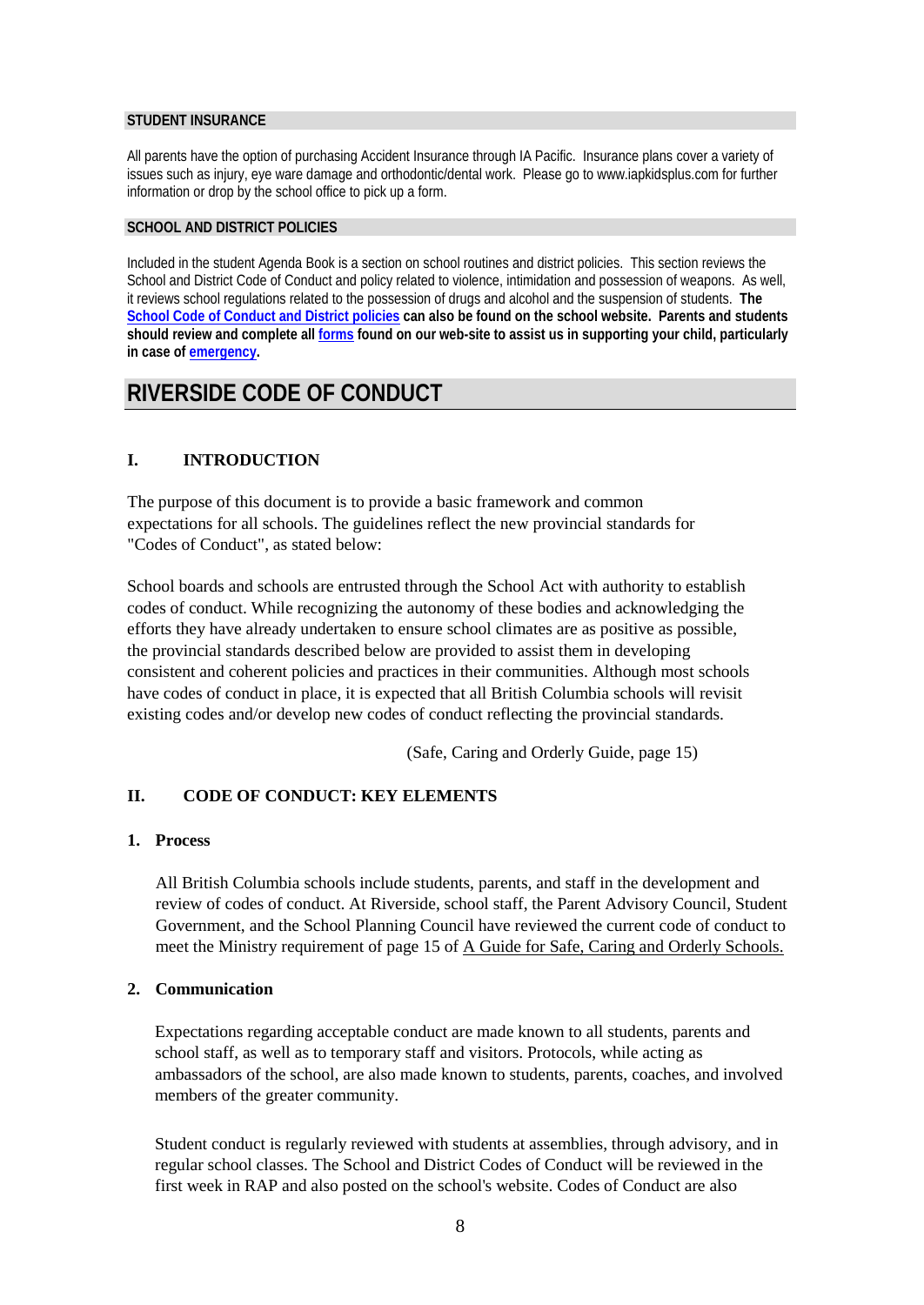provided to employees of the board who are assigned to the school during the school year when they are so assigned, and to students and parents when a student starts attending the school during the school year.

## **3. Implementation**

"Behavioural expectations outlined in codes of conduct are consistently taught and actively promoted. Responses to unacceptable behaviour are based consistently on sound principles and are appropriate to the context."

Examples of implementation strategies that teach, model, and encourage socially responsible behaviours for students include weekly Advisory classes (RAP), special presentations for students, grade level assemblies, and explicit teaching whenever possible. Staff also participates in discussion around aspects of the code of conduct in staff meeting discussions, presentations and in information sessions for teachers and support staff. Special consideration is given to aligning our code of conduct with the five key aspects of Riverside's focus on fostering a "Caring and Compassionate Community." These key aspects include fostering: relationships, care for self, others, and the community, positive school culture, compassion, and sense of belonging. The Riverside staff is engaged in on-going professional development and discussion around our five aspects of a "Caring and Compassionate Community," and this work supports the way in which we seek to better understand and support our students.

Parents are given the opportunity to be involved in the implementation process during presentations at SPC and PAC meetings, and we often refer to the Code of Conduct during parent conversations where we ask for their support in reinforcing the code at home.

## **4. Monitoring and Review**

"Conduct is continuously monitored to ensure codes reflect current and emerging situations and are contributing to school safety."

"Codes of conduct are reviewed and improved in light of evidence gathered and/or relevant research, and are revisited as part of a regular cycle of policy review."

Each spring, a formal review process with school partner groups is completed. This process includes formal and informal consultations with students, staff, and parents, reviewing office referral and suspension data, and reviewing Provincial standards in order to track trends and identify areas requiring further development.

## **5. Alignment**

Riverside's Code of Conduct is compatible between schools in the community and across elementary, middle, and secondary levels.

## **6. Standards**

Riverside Secondary School promotes the values expressed in the BC Human Rights Code respecting the rights of all individuals in accordance with the law prohibiting discrimination based on race, colour, ancestry, place of origin, religion, marital status, physical or mental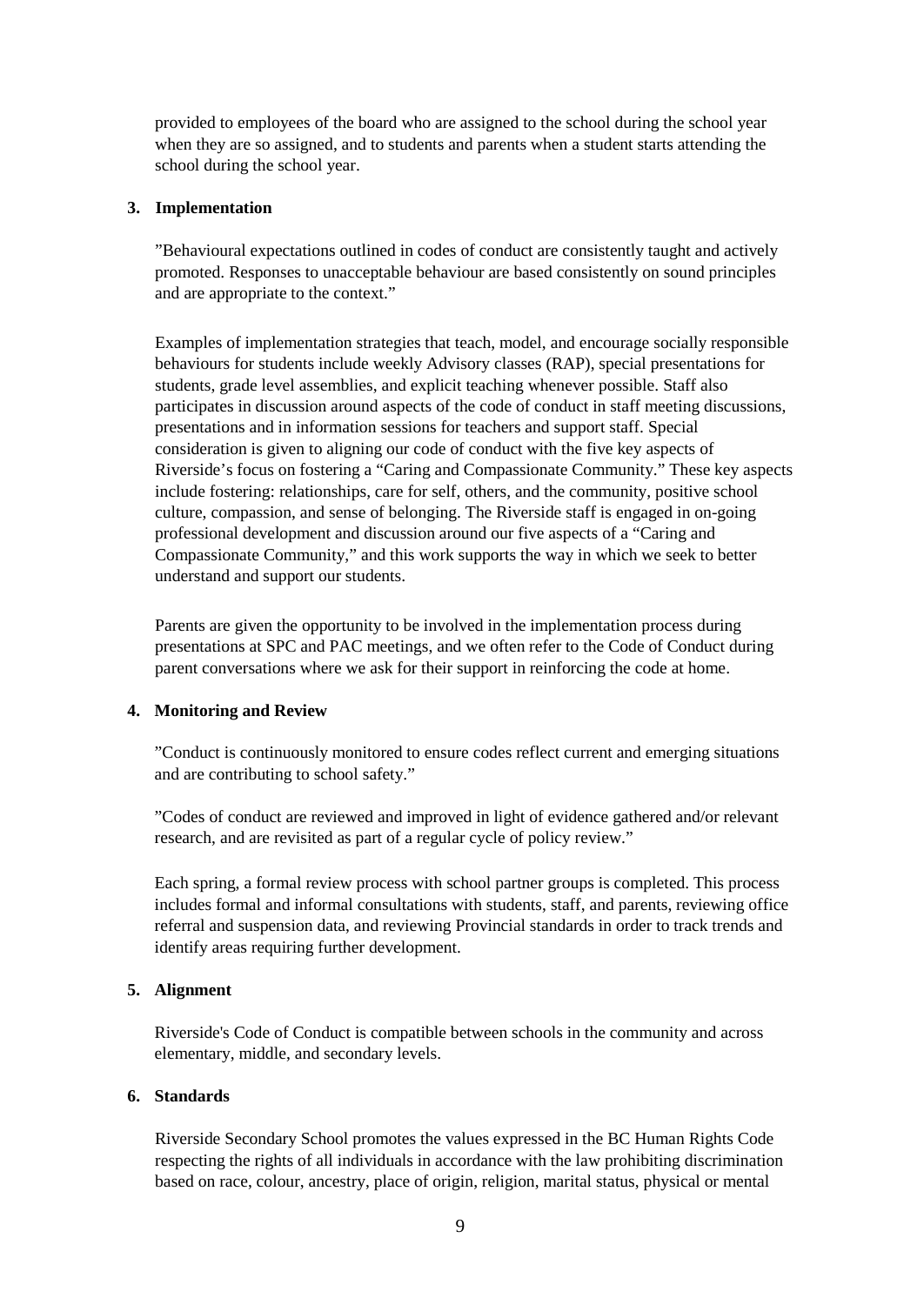disability, sex, or sexual orientation - in service and facility in the school environment (Ministry Order 6a).

## a) **Statement of Purpose**

- To establish and maintain a safe, caring and orderly environment for purposeful learning
- To establish and maintain appropriate balances among individual and collective rights, freedoms, and responsibilities

• To clarify and publish expectations for student behaviour while at school, while going to and from school, and while attending any school function or activity at any location

## b) **Conduct Expectations**

These expectations apply to behaviour at school, during school-organized or sponsored activities, and behaviour beyond these times (including on-line behaviour) that negatively impacts the safe, caring or orderly environment of the school, and/or student learning.

## **Acceptable conduct**

*Students at Riverside are expected to:*

*- "As per Section 8 of Human Rights Code of British Columbia, students shall not discriminate against others on the basis of the race, religion, colour, ancestry, place of origin, marital status, family status, age, sex, sexual orientation, gender identity or expression, or physical or mental disability. Furthermore, as per Section 7 of the Human Rights Code of British Columbia, no student shall publish or display anything that would indicate an intention to discriminate against another, or expose them to contempt or ridicule, on the aforementioned bases*."

## **Personal Responsibility**

- Respect self, others and the school
- Help to make the school a safe, caring and orderly place
- Inform a "tellable" adult, in a timely manner (in advance, if possible) of incidents of bullying, harassment, or intimidation.
- Contribute to a safe environment by keeping oneself and others out of harm's way
- Arrive on time prepared to learn
- Identify, describe, and follow class, school, and district expectations
- Work independently and as a member of a group
- Demonstrate positive problem solving skills related to personal issues
- Make appropriate choices with respect to clothing: taking into account activities, messages, and function while at school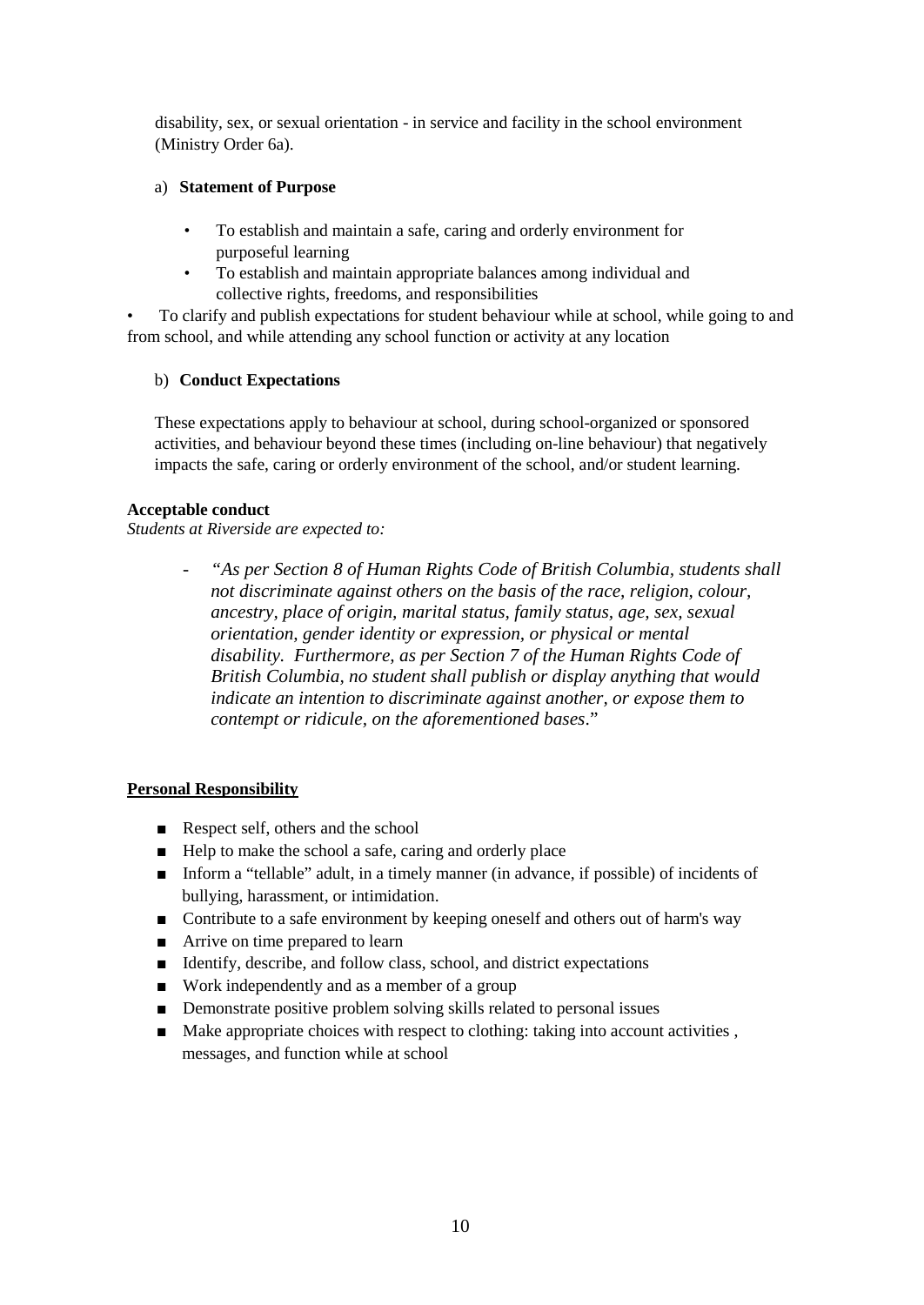## **Relationships**

- Model positive behaviour
- Cooperate with others
- Listen attentively
- Be inclusive
- Respect all members of the school community and promote diversity

## **School and Community Involvement**

- Assist others in the school and community
- Maintain a clean physical environment
- Respect school and personal property
- Participate in school and community activities
- Initiate projects that support the school and community

## **Unacceptable conduct**

*The following behaviors are deemed unacceptable; they are broad in nature and are not intended to be all inclusive*

Behaviours that:

- interfere with the learning of self and others
- interfere with an orderly environment
- create unsafe conditions

## Acts of:

- physical violence
- swearing and use of inappropriate language
- bullying, harassment, or intimidation
- duplicating, storing, or transferring pornographic materials
- retribution against a person who has reported incidents

■ cyber bullying or transmitting or posting threatening, abusive, obscene or harassing material. Students should also be aware that the schools may collect, use and disclose personal information about students for the purposes of investigating and addressing student misconduct, safety and maintaining order and discipline in school. Such collection and use of student information may include information that is obtained from witnesses or collected from other secondary information sources (e.g. social media). All personal information of students collected by the school will be collected in compliance with and under the authority of the Freedom of Information and Protection of Privacy Act (ss. 26(a),(b), and(c)) and the School Act. Questions about the collection, use or disclosure of student personal information should be directed to the Associate Director of Information and Learning Technologies Stephen Whiffin, at [swhiffin@sd43.bc.ca](mailto:swhiffin@sd43.bc.ca).

- academic dishonesty
- discrimination (specifically, students shall not discriminate against others on the basis of race, religion, sex or sexual orientation, or disability, or for any other reason set out in the Human Rights Code of British Columbia, nor shall a student publish or display anything that would indicate an intention to discriminate against another, or expose them to contempt or ridicule, on the basis of any such grounds).

Illegal acts, such as: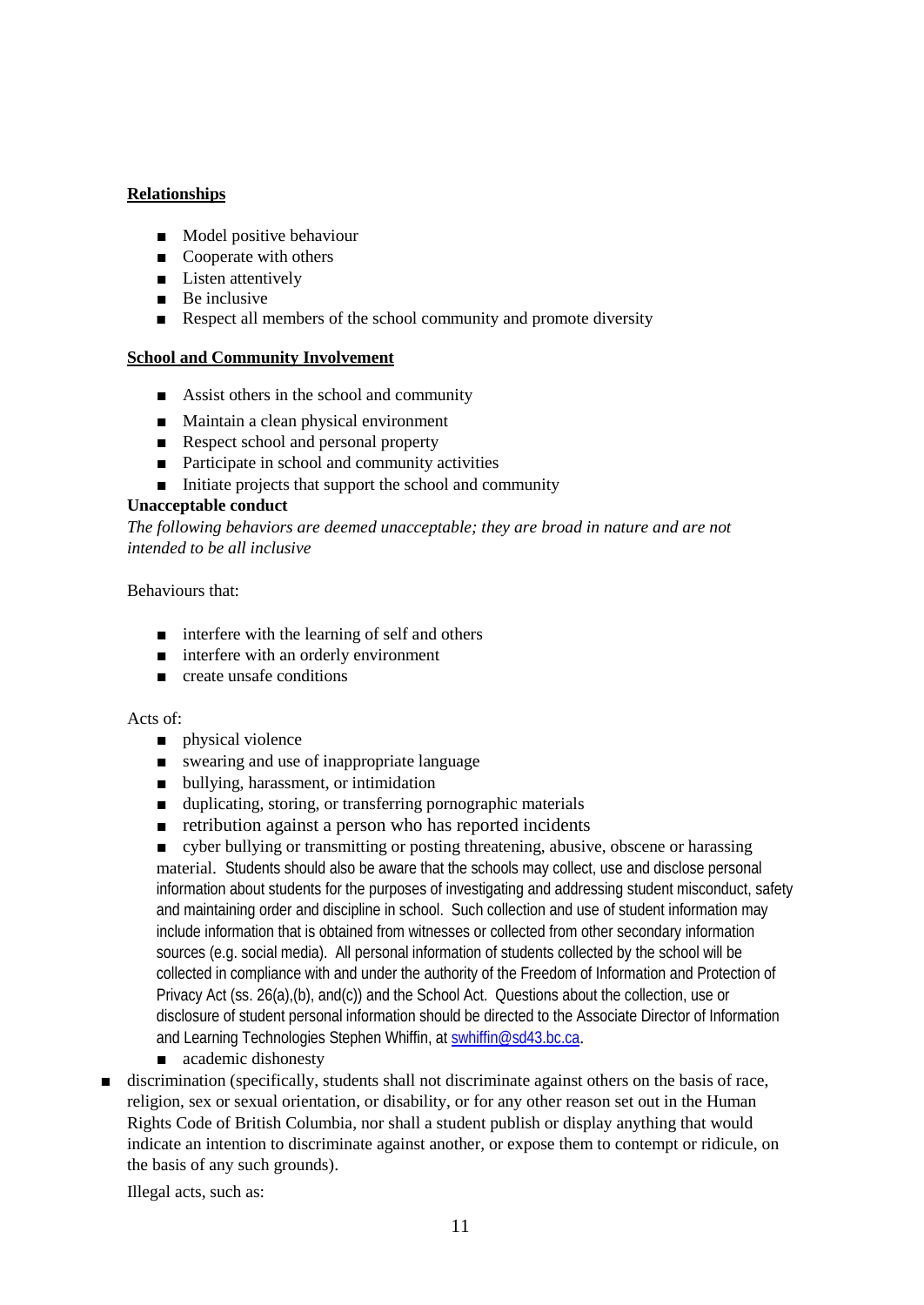- possession, use, or distribution of illegal or restricted substances, including:
	- Vapes/Vaporizers<br>- E Cigarettes
	- E Cigarettes
- gambling for money, goods, or services
- possession or use of weapons

■ theft of or damage to property; including willful vandalism, graffiti, malicious and destructive acts, inclusive to grad pranks (which may result in suspension and/or loss of privileges such as the ability to attend the commencement and/or the grad dinner/dance).

## **Rising expectations**

- As students become older, more mature, and move through successive grades it is expected that they will show increasing personal responsibility and self-discipline
- There will be a system of increasing consequences for inappropriate behaviour as students' progress in grade level.

## **Consequences**

- Students may be subject to discipline under the school and/or District Code of Conduct for any conduct which has the effect of negatively impacting the school environment, whether that conduct occurs on or off School District property, at a school sponsored function or activity, or otherwise
- Those in authority (adult supervisors, teachers, and administration) will consider the severity and frequency of unacceptable conduct in determining disciplinary action
- Disciplinary action will focus on corrective rather than on punitive measures
- Students, as often as possible, will be encouraged to participate in the development of meaningful consequences for violations of the established Code of Conduct
- Special consideration may apply to the imposition of consequences on a student with special needs if the student is unable to comply with the Code of Conduct due to a disability of an intellectual, physical, sensory, emotional, or behavioural nature.
- All reasonable steps will be taken to prevent retaliation by a person against a student who has made a complaint of a breach of a code of conduct.

Consequences could include (this is not meant to be an all-inclusive list):

- school or community counselling
- conflict resolution meetings
- restorative action
- informal suspensions (at school or home)
- school / community service
- partial day school program
- behaviour plan
- formal suspensions (as per District Code of Conduct)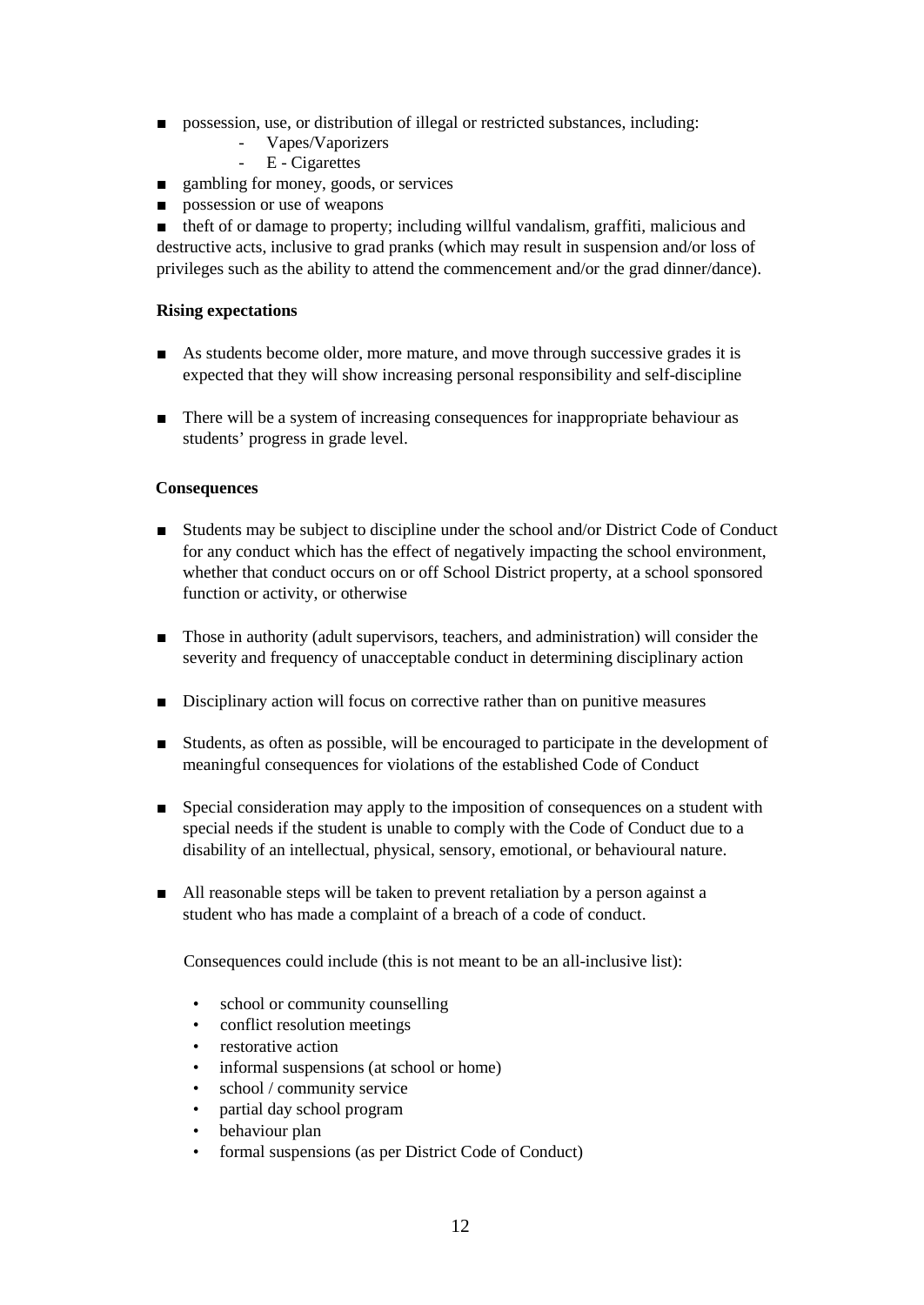## **Notification:**

*School staff, depending on the severity and frequency of unacceptable conduct, may have a responsibility to advise other parties of serious breaches of the code of conduct:*

- Parents of student offender $(s)$  in every instance
- **Parents of student victim(s)** in every instance
- School district officials as required by school district policy
- Police and/or other agencies as required by law
- All parents when deemed to be important to reassure members of the school community that school officials are aware of a serious situation or incident and are taking appropriate action to address it

# **GENERAL INFORMATION**

- **Attendance -** Regular attendance is an attribute of academic success. Parents are asked to contact the school by telephone (604 941-6053) if students are expected to be absent. Or click on the ` Absence Report ` button on the school website [\(http://www.sd43.bc.ca/secondary/riverside/Pages/default.aspx\)](http://www.sd43.bc.ca/secondary/riverside/Pages/default.aspx). All students will be required to bring notes for any unexcused absences. Leaving school during the school day is strongly discouraged for safety reasons and the continuity of a positive learning environment.
- **Early Dismissal** Notes are required for early dismissal. Students must check out through the office whenever they leave the building before their daily schedule has been completed.
- **Cars and Parking** Students using the student parking lot must register their vehicles at the office and display a valid school sticker. Student parking is available at the north end of the school property, adjacent to Gates Park. Students are expected to drive responsibly and park in designated areas only. Parking is not permitted in the drop-off area, the fire lane or the driving lanes. The front and south lots are for staff parking only. Cars parked improperly may be towed.
- **Hanging Out** Students may gather with friends almost anywhere around the outside of the school except in student vehicles, the student and staff parking lots, the far side of Reeve Street and adjoining lanes, or in front of the townhouses on the side streets across from the school. It is important that we respect the privacy of our neighbours.
- **Smoking** In keeping with School District Policy, smoking is not permitted inside the school or anywhere on the school grounds, including electronic cigarettes or vaporizers. Possession of these restricted substances is prohibited at school. Out of respect for our neighbours and visitors to the school, smoking is not permitted on either side of Reeve Street, in front of the school.
- **Visitors** Occasionally friends from outside the local area may be visiting. Students wishing to bring a friend to school are asked to make a request through an administrator at least one day in advance of the visit. If the administrator approves, students must then check with the teachers whose classes the guest will be visiting, to ensure the time is appropriate. Any person not in attendance at our school must check into the building at our reception desk.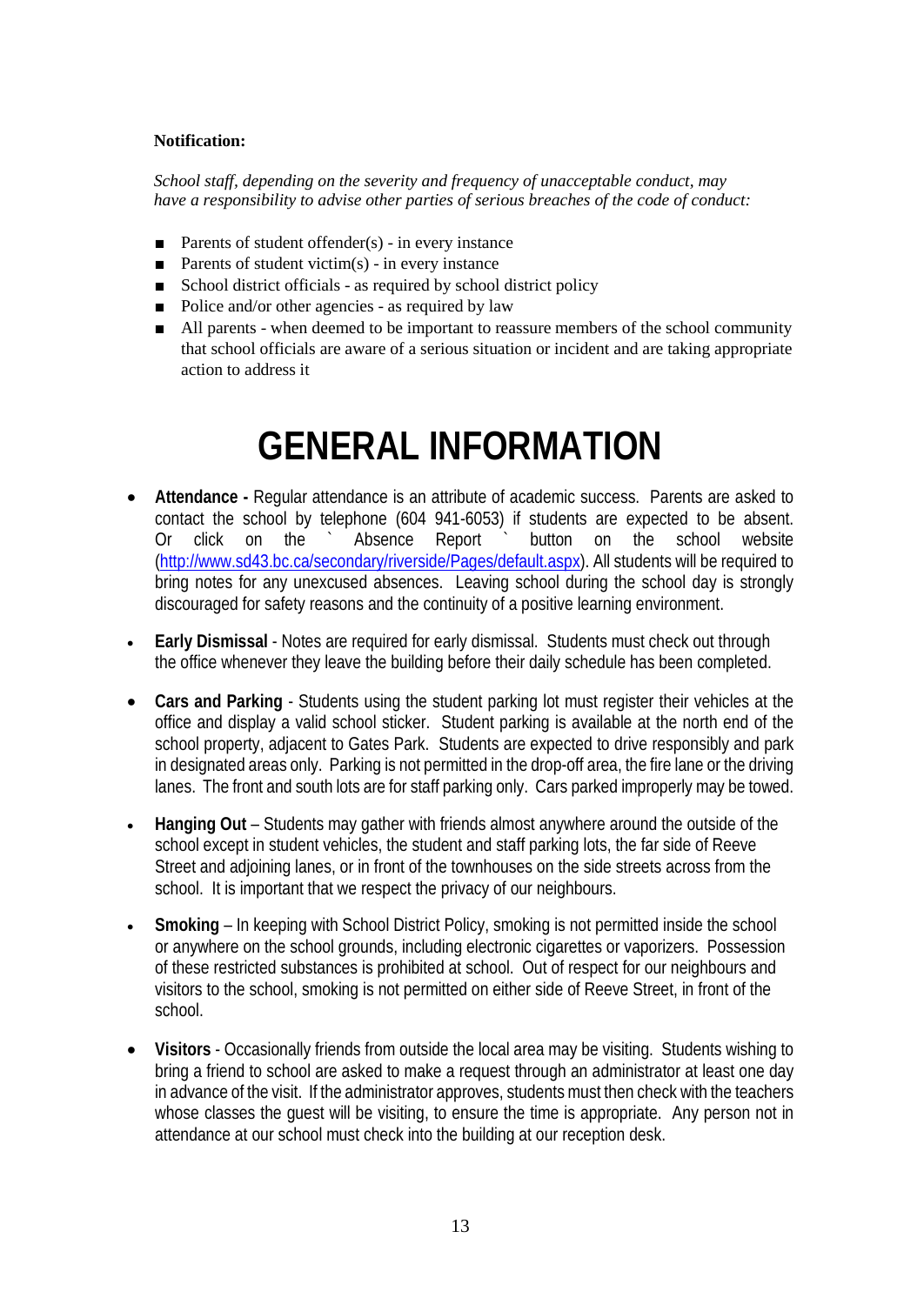- **Litter**  At Riverside Secondary we take pride in our environment. We ask students to put all garbage in the proper waste containers, not only at school, but while walking to and from school, as well. We also ask students to recycle pop and juice containers.
- **Academic Honesty**  At Riverside, we hold students accountable for developing good work habits and guide students from cheating and plagiarism to honesty and integrity. Students committing acts of plagiarism, cheating or similar acts of academic dishonesty will be subject to penalty. Consequences may include loss of honour roll / honour cord standing, suspension or other administrative action.
- **Withdrawing from Courses** In exceptional circumstances, a grade 12 student may wish to drop a course. Course drops will be processed in consultation with parent, counsellor and administrator. The course mark will not appear on the report card if the course is dropped one day prior to the last day of class. Please note that dropping any course will make a student ineligible for Honour Roll.
- **Quiet Voices in the Hallways** We ask students who choose to socialize during a spare block to do so quietly in the cafeteria. We expect that classes in session will not be disturbed by noise from the hallways. The library, when space permits, is available throughout the day for study purposes.

## • **Student Dress** -

Riverside Secondary recognizes and encourages individuality among its student population. The dress code is not designed to stifle personal expression but is intended instead to be used as a guideline for students. The dress code is still quite flexible so it is very possible to make an expression through clothing while still maintaining appropriate school attire.

**General:** -No symbols, pictures, phrases, or logos, which promote substance abuse, racism, sexism, profanity, or simply bear obviously offensive material are allowed. (Note: this is not limited to clothing and is applicable to accessories or tattoos.)

**Hats:** -hats allowed in common areas of the school (excluding library) and in the classroom with teacher discretion.

## **Bottoms (pants, skirts, shorts):**

- pants, skirts, shorts that are worn should reflect the professional learning environment in classrooms and that the school is a public institution. The following are inappropriate for a school setting:

- low-riding/low waist bottoms (pants, skirts, shorts)

- exposure of undergarments

- skirts and shorts that are excessively short (if your arms are by your side, they should not be shorter than the tips of your fingers)

Note: spandex shorts worn for school sports (i.e. volleyball) are permitted depending on the sense of occasion (e.g. practices, games, PE classes). However, they should not be worn during regular classes, with the exception of PE classes.

## **Tops: (shirts, halters, tube, etc)**

- shirts and tops that are worn should reflect the professional learning environment in classrooms and that the school is a public institution.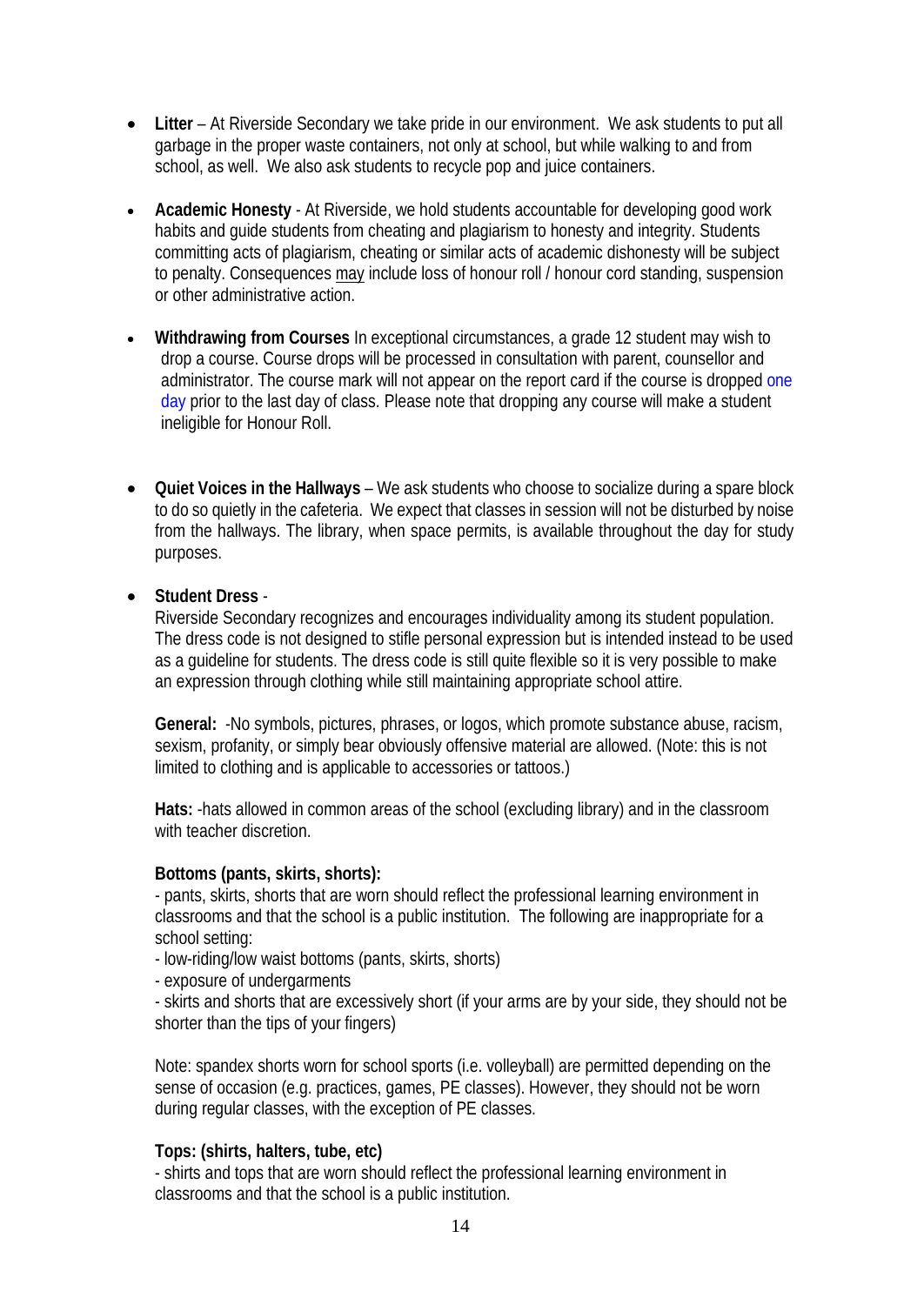The following are inappropriate for a school setting:

- tops that expose excessive bare midriff
- tops that are lower than the start of cleavage line
- tops that expose the navel area
- tops that are sheer enough to see through
- tops with any explicit phrases, symbols as mentioned in the section above

**N.B.** Special events such as Halloween or School Dances are not exceptions to the guiding principles laid out in the preceding paragraphs. These expectations are in effect for all school functions.

## **LOCKERS**

A locker has been assigned to students for use during the school year on the following conditions:

- 1. Students are responsible for the lock and locker that is assigned to them and it is not to be used by any other person.
- 2. Only approved school locks may be used on student lockers and the combination of the lock must be registered at the school.
- 3. The lock and the locker belong to the school. A search by school officials of a student under their authority or a search of student property may be undertaken if the school has reasonable grounds to believe a school rule has been or will be violated, and that the evidence of that violation will be found in the location or on the person of the student being searched. Students know that their teachers and other school authorities are responsible for providing a safe learning environment and maintaining order and discipline at school. As a result, they must know that, where reasonable grounds exist, this may require searches of students, their lockers and their personal effects and the seizure of prohibited items..
- 4. The locker may only be used for the storage of books, school supplies and equipment, outerwear, school sports equipment and lunches. No illegal substances, weapons or other prohibited or offensive material are to be placed in school lockers.
- 5. The locker is to be kept clean and foodstuffs are to be removed on a regular basis. Students are responsible for cleaning and removing all materials from the locker at the end of the year or when they leave the school.
- 6. Permission to use the locker may be terminated where a student does not comply with the conditions of use, school policies or rules.
- 7. It is the responsibility of all members of the school community to keep our schools safe. If any student has reason to believe that a locker contains anything that would threaten the safety of other students, staff, or any other person, that student is expected to immediately report the information to a teacher or administrator. The name of the student making the report will be kept confidential.
- 8. In the past a number of items have gone missing from the change rooms. Locks need to be purchased or rented from the P.E. Staff. Students are advised not to bring valuables to the PE change rooms.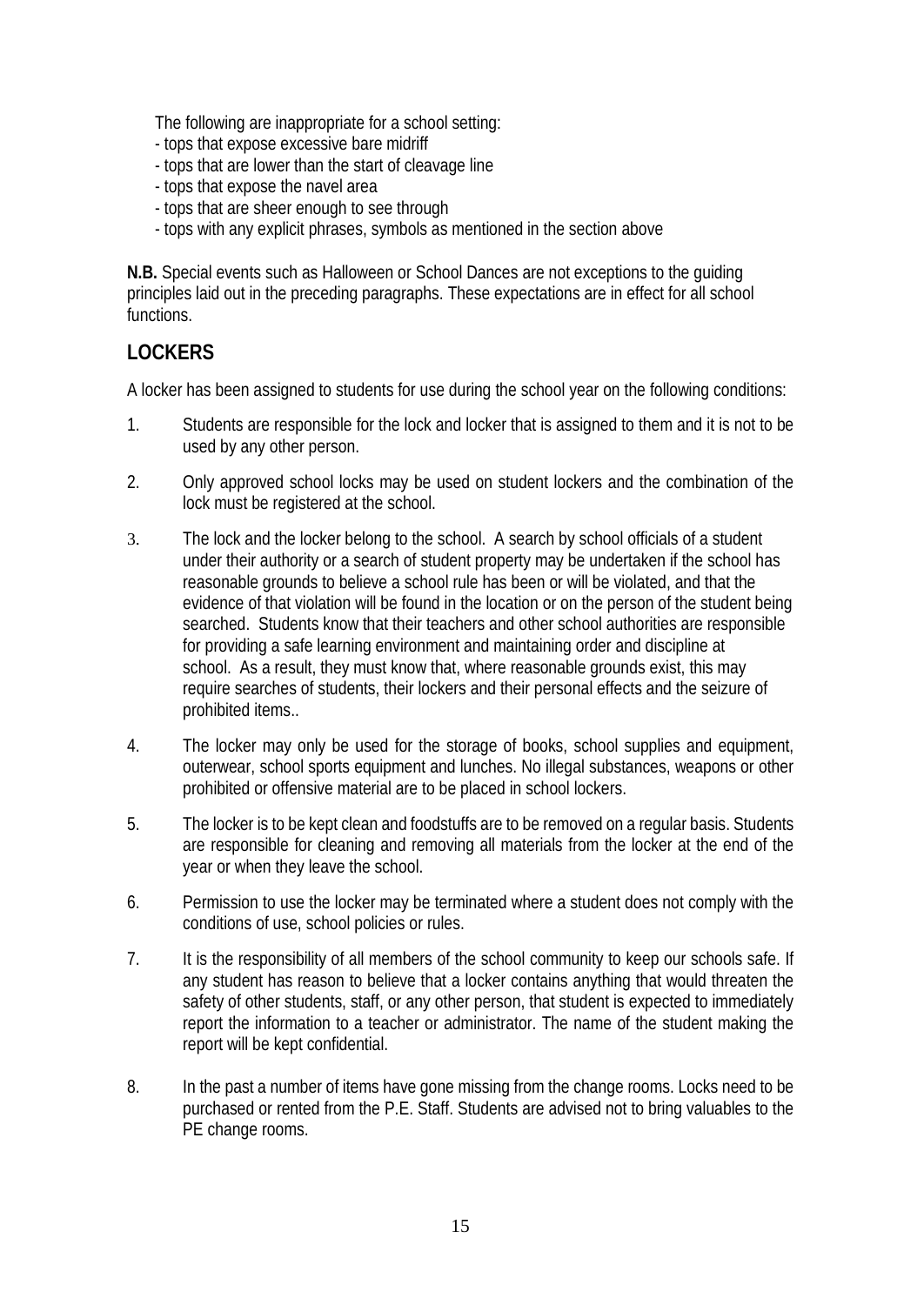## **CAREER RESOURCE CENTER**

Information for students on careers and post-secondary educational programs is provided in the Career Resource Center. Calendars from all British Columbia post-secondary institutions plus information from the major institutions across Canada and the western U.S.A. are available for student use. Opportunities for career exploration and career counselling are available as well. Our Career Centre is located in Room 213.

## COUNSELLING SERVICES

Counselling at Riverside is designed to assist students in making positive educational and personal choices.

Students are assigned alphabetically to a counsellor for programming purposes, but students may see any counsellor they wish to discuss personal concerns. Students who wish to see a counsellor should go directly to the counselling office to book an appointment.

## **PEER TUTORS**

One-on-one help in academic courses is available for all students from trained Peer Tutors. See your counsellor for further information.

# **REPORTING AND GRADING**

Reports will be issued on the following dates in Advisory class:

## **Semester #1**

- 1. Interim Report October 19th
- 2. Parent-Teacher Interviews November 30th
- 3. Formal Report #1 November 30th
- 4. Formal Report #2 February 1st. This report will provide final grades for first semester courses or second report grades for linear courses.

## **Semester #2**

- 1. Interim Report March 8th
- 2. Formal Report #1 (or #3 for linear courses) April 26th
- 3. Parent/Teacher Interviews April 26th
- 4. Formal Report #2 (or #4 for full-year courses) distributed in Advisory on June 29th. This report will provide final grades for second semester and linear courses.

## **CUMULATIVE ASSESSMENT, EVALUATION AND REPORTING**

Riverside uses continuous daily assessment that accurately reflects the grade/standing of a student at any given time. Final grades will be determined from the total of cumulative marks rather than the average of the terms. Students should see specific Course Previews for further details.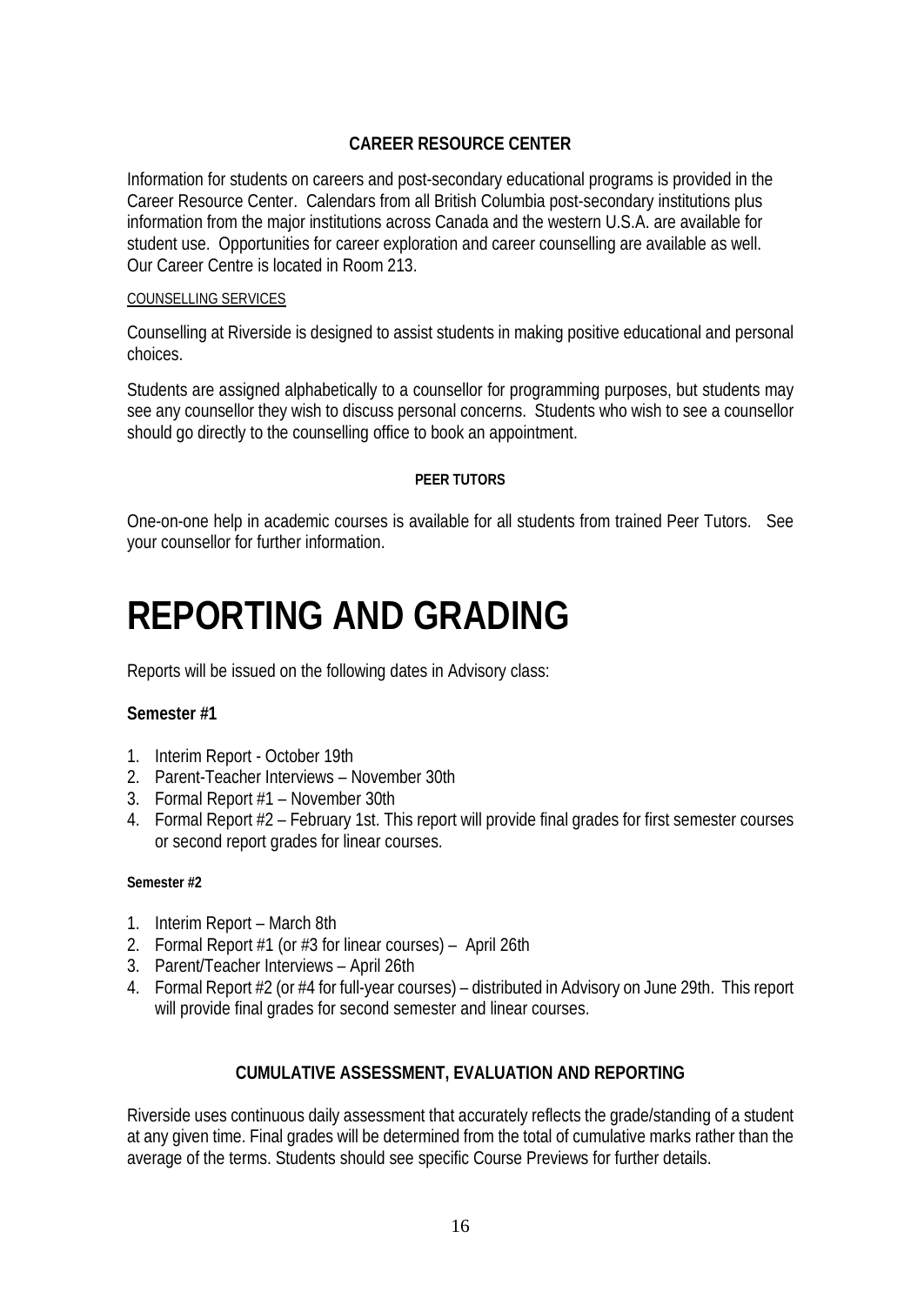| <b>GRAD</b><br>E | <b>GRADE</b><br><b>POINT</b><br><b>VALUE</b> | <b>DESCRIPTION</b>   | %<br><b>REPRESENT</b><br><b>ED</b> |
|------------------|----------------------------------------------|----------------------|------------------------------------|
| А                | 4.00                                         | Excellent /          | 86 - 100%                          |
|                  |                                              | Outstanding          |                                    |
| B                | 3.00                                         | Very Good            | 85%<br>$73 -$                      |
| $C+$             | 2.50                                         | Good                 | 72%                                |
| С                | 2.00                                         | Satisfactory         | 66%<br>60                          |
| C-               | 1.00                                         | Minimally Acceptable | 59%<br>50                          |
|                  |                                              | Failure              | 49%                                |

## **COMPUTER REPORT CARD SYMBOLS**

# **THE "I" REPORT**

The "I" report is used to alert parents when students, for a variety of reasons, are not demonstrating minimally acceptable performance in relation to the expected learning outcomes. An "I" report may be given any time during the school year and is issued before a final mark of 49% or lower is assigned. Any overdue assignments or tests listed in the "I" report must be completed by the due date specified.

Students are required to catch up as the semester progresses rather than leave it to the last few days of a reporting period. Re-tests must be written by teacher-designated deadlines. Students who receive an "I" report will be supported through the Study Center

## **GRADUATION 2019**

Students at Riverside will be eligible to take part in the Commencement Ceremony if:

- 1. they are taking a course load that leads to completion of graduation requirements in their grade 12 year;
- 2. they are passing all the courses needed to graduate;

Riverside administration and counsellors will monitor all grade 12 student marks and achievement following the April report card before publishing a list of eligible graduates.

N.B. The Graduation Dinner Dance and the Riverside After-Grad event are school functions. Guests must undergo a school based interview process in order to be approved. The school reserves the right to refuse entrance. School aged guests must be senior students (grade 11 and 12) in good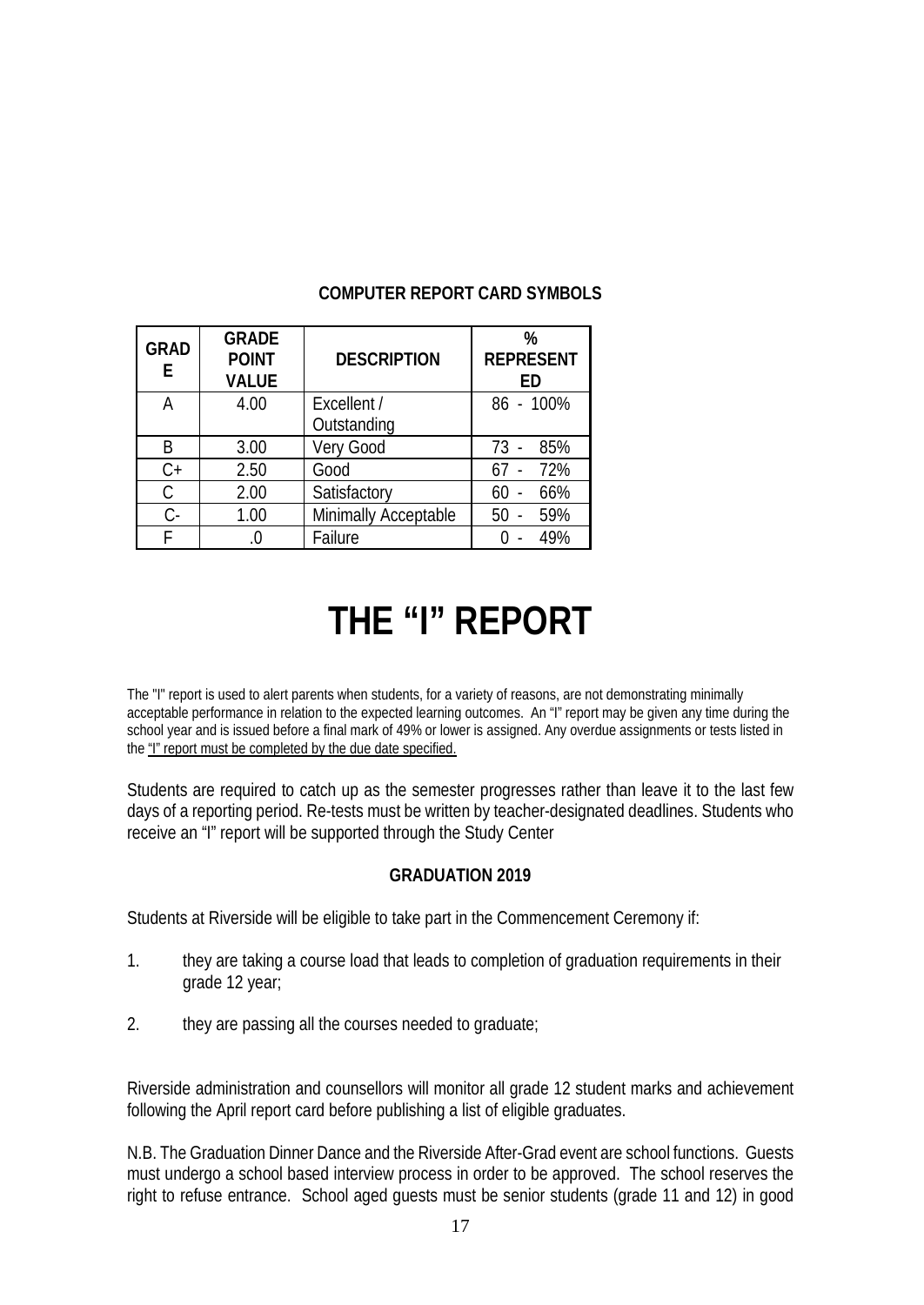standing in their schools. Guests cannot be older than 19 years of age. All guests must take part in an interview with the liaising Vice-Principal, the Riverside graduate and one of the graduating student's parents.

## **GRADUATION REQUIREMENTS FOR GRADES 10, 11 AND 12**

Students entering grade 10 in September 2004 or later must meet the requirements of the New Graduation Program. 80 credits must be earned over grades 10, 11 and 12. Courses numbered grade 10, 11 or 12 earn 4 credits toward graduation.

| <b>GRADE 10</b>                                                                                                                                                                                                                                                                                                                                                                                        | <b>GRADE 11</b>                                                                                                                                                                                                                                                                                                                                                                                                                          | <b>GRADE 12</b>                                                                                                                                                                                          |
|--------------------------------------------------------------------------------------------------------------------------------------------------------------------------------------------------------------------------------------------------------------------------------------------------------------------------------------------------------------------------------------------------------|------------------------------------------------------------------------------------------------------------------------------------------------------------------------------------------------------------------------------------------------------------------------------------------------------------------------------------------------------------------------------------------------------------------------------------------|----------------------------------------------------------------------------------------------------------------------------------------------------------------------------------------------------------|
| English 10<br>٠<br>Science 10<br>P.E. 10<br>One of:<br>Socials 10<br>Sciences Humaines 10<br>One of:<br>Principles of Math 10<br><b>Essentials of Math 10</b><br>Mathématiques 10<br>Planning 10<br>٠<br>Elective or Français 10<br>Elective                                                                                                                                                           | English 11<br>Е<br>One of:<br>$\blacksquare$<br>Socials 11<br>Civics 11<br><b>First Nations 12</b><br>Sciences Humaines 11<br>One of:<br>$\blacksquare$<br>Principles of Math 11<br>Applications of Math 11<br><b>Essentials of Math 11</b><br>One of:<br>$\blacksquare$<br>Biology 11<br>Chemistry 11<br>Earth Science 11<br>Physics 11<br>Science & Technology 11<br>Elective or Français 11<br>Elective<br>$\blacksquare$<br>Elective | One of:<br>English 12<br>Communications 12<br><b>Grad Transitions 12</b><br>٠<br>Grade 12 Course<br>٠<br>Grade 12 Course<br>٠<br>Grade 12 Course<br>٠<br>Elective<br>٠<br>Elective<br>٠<br>Elective<br>٠ |
| NOTE:<br>Students must select at least one Fine Arts course, one Applied Skills course, or one Fine<br>Arts/Applied Skills course at the 10, 11, or 12- level prior to graduation.<br>French Immersion students must complete a minimum of 28 credits of Immersion courses in<br>grade 10, 11 and 12.<br>Students begin working on several elements of the Graduation Transitions in their Planning 10 |                                                                                                                                                                                                                                                                                                                                                                                                                                          |                                                                                                                                                                                                          |
| classes. To meet the graduation requirement, they need to have completed 30 hours of work<br>and/or volunteer experience, 150 hours of physical activity and a graduation transition plan. Daily<br>Physical Activity Requirements: Grade 9 students must complete 30 minutes of physical activity                                                                                                     |                                                                                                                                                                                                                                                                                                                                                                                                                                          |                                                                                                                                                                                                          |

a day. Grades 10 -12 must complete 150 minutes of physical activity a week.

18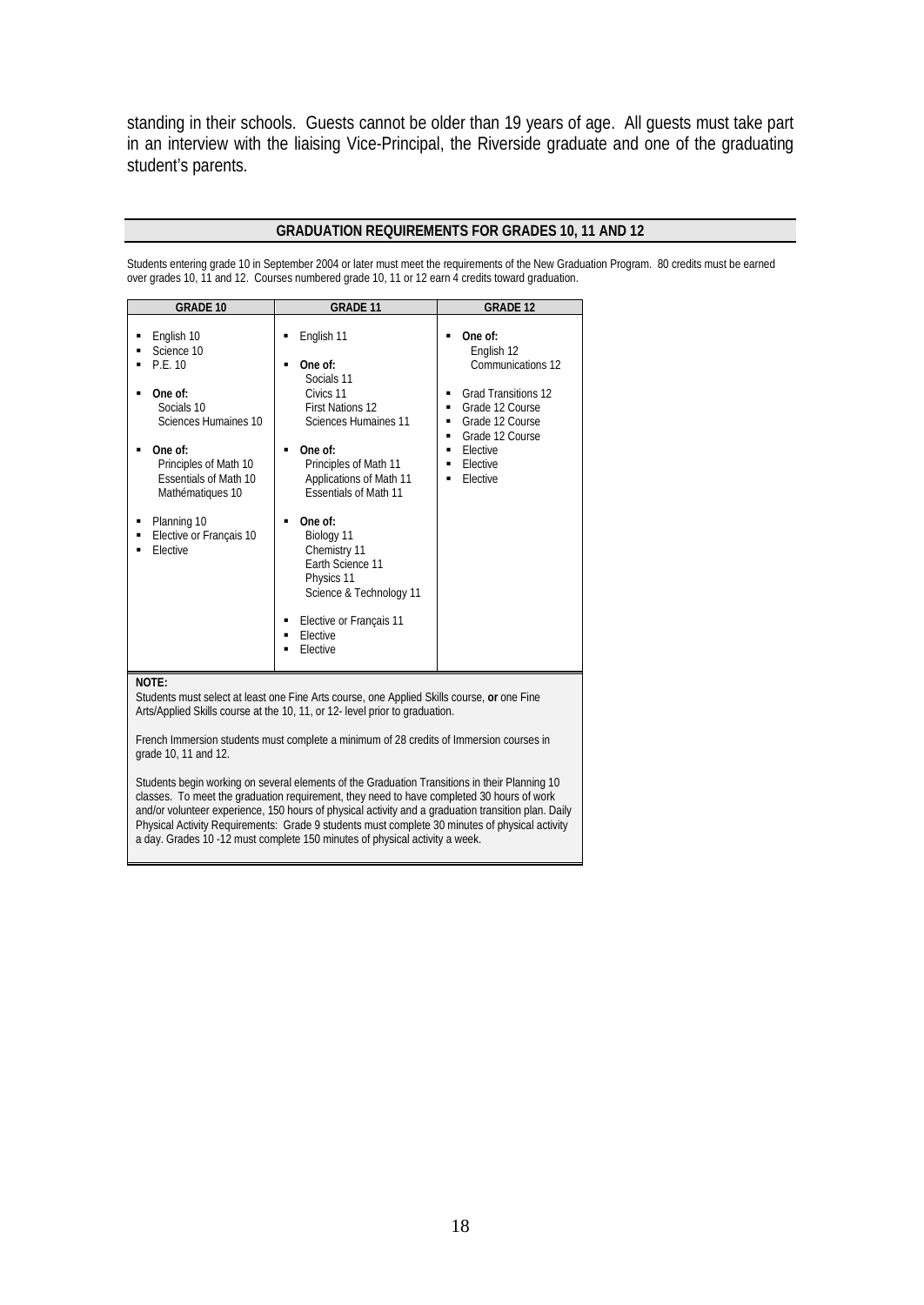## **THE VALEDICTORIAN SELECTION PROCESS**

Each curricular department may recommend one or more students for the position of valedictorian. There is no limit to the number of nominations put forward by staff. Students interested in becoming the valedictorian may also ask a teacher to put their name forward.

## *The following criteria must be met by any student nominated for the position of valedictorian:*

- must be an honour roll student in a position to graduate in June
- is respected by peers and staff
- is involved at Riverside Secondary in one or more activities, outside the classroom
- is a positive role model able to deliver an appropriate valedictorian speech, on behalf of all grade 12 students.

A committee of two teachers, the counseling department and one administrator will ensure all students meet the above criteria. *An Administrator will then meet with all nominated candidates, and review with them the responsibilities of a valedictorian and the process for the valedictorian election. At this time students must decide if they wish to continue.*

At least eight weeks before graduation the nominees will prepare a brief speech to be presented to the student body. Each nominee, individually, will present his or her speech to the committee. If a student's speech is inappropriate the student will be eliminated.

Six weeks prior to graduation the speeches of the valedictorian candidates will be pre-taped. The tape will then be shown during RAP. After viewing the tape, grade 12 students will cast their ballots for the valedictorian in RAP. *The student with the most votes will be the valedictorian and the student with the next highest number of votes will be the salutatorian at the Commencement Ceremony.*

The elected valedictorian **and salutatorian** will work with a sponsor teacher to develop the valedictory and salutatory addresses, using the following guidelines:

- is written using appropriate language
- represents all grade 12 students, honouring their successes over the past thirteen years and especially the past year
- may provide a historical perspective
- addresses the future
- may include reference to peers, staff and family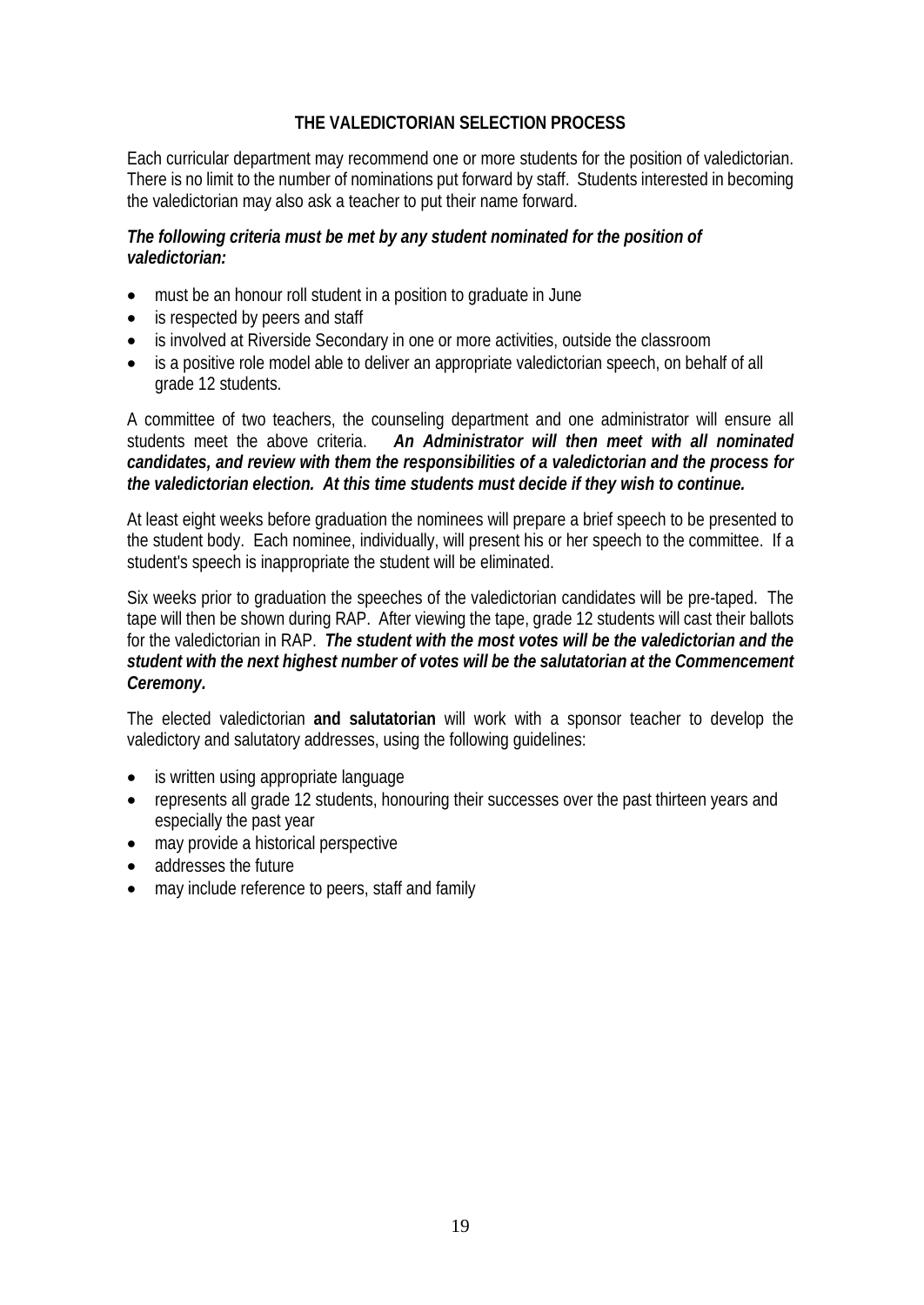## **STUDENT AWARD OPPORTUNITIES**

#### **Honour Roll**

Students achieving a 73.0% average school mark (based on final school marks only) for all courses over the school year are eligible for *Honour Roll* standing. Grade 12 Honour roll is calculated on final first semester marks and marks from the April report card. In addition, students achieving an average of 86% for all courses are eligible for *Honour Roll with Distinction*. Students achieving 90% and above in all courses are eligible for **Honours with Great Distinction**. Students must be registered in at least 4 Riverside courses per semester to achieve Honour Roll status. Students earning a final grade of 49% or less are disqualified from Honour Roll standing.

## **Gold Cord**

Gold Cords will be awarded to students who have been Honour Roll recipients in their grade 10, 11 & 12 years. Grade 12 Honour roll is calculated on final first semester marks and marks from the April report card. The Gold Cords are worn at the Commencement Ceremony.

*\*If the date of Commencement is late enough in the year, gold cords will be awarded on the basis of final marks.*

## **Service**

These awards are presented to those students who have contributed more than 20 hours of voluntary service to Riverside (as determined by staff sponsors and noted on service records) during the school year. Service as a result of membership in a class or club (i.e. Yearbook, Leadership, etc.) or service that is remunerated (i.e. by payment or by being excused from class), or service outside of Riverside (i.e. hospital volunteer, etc.) is not considered for this award.

## **Citizenship**

Students who have combined significant hours of voluntary service (as described under "Service Awards") with qualities of leadership, initiative, and a positive attitude are eligible for this award. Students receive either a service or citizenship award, **not both.**

## **Academic Awards**

Subject awards are given to students who have demonstrated excellence in a subject area along with superior attitude and effort.

## **Department Top Student Award**

Students who have excelled in a number of senior courses in a Department are considered for this award. Teachers in each Department choose this award.

## **Top Academic Student Award**

This award is given to the student in each grade who has achieved the highest average mark for all their courses.

## **Student of the Year**

This award is presented to the student in each grade who has demonstrated outstanding achievement and ability in the areas of: academics, service, citizenship, and extra-curricular involvement.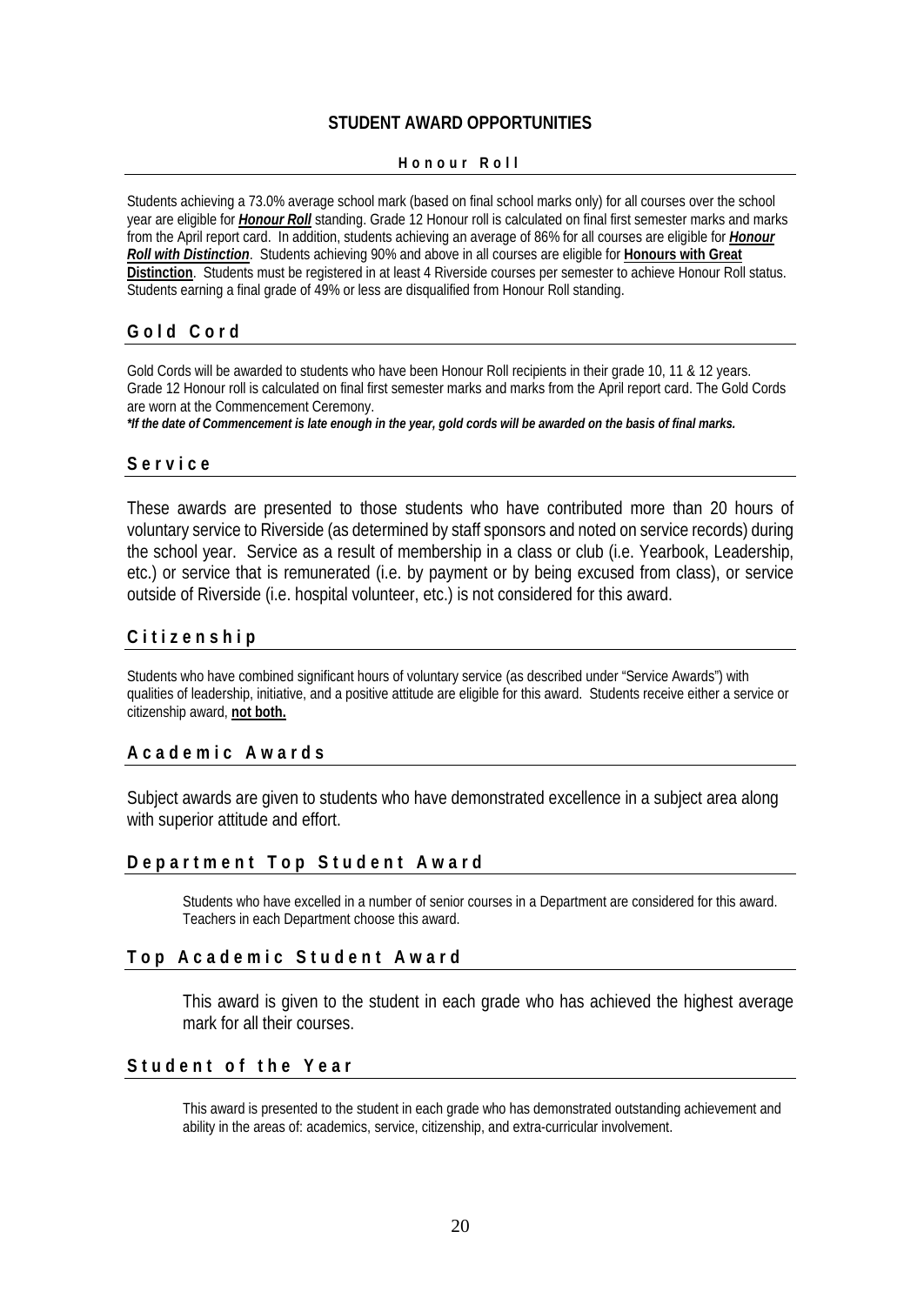

## KEEPING OUR SCHOOLS SAFE FOR OUR CHILDREN!

**School District No. 43 (Coquitlam) 550 Poirier Street Coquitlam V3J 6A7 939-9201**

*T A K I N G A S T A N D*

**Dear Parent/Guardian/Student/Staff:**

Schools form an important part of our community and our lives; they provide a supportive group of people, a centre for friendships and positive experiences -- not to mention a valuable education. We need to keep them this way.

**This is an excellent school district and a supportive community. By working together we can ensure that schools are safe environments that support young people and provide a valuable education for our children.**

**To this end, it is important that you read the following School District #43 (Coquitlam) policies.** 

- **Policy I7 DISTRICT CODE OF CONDUCT/SCHOOL RULES**
- **Policy 18 VIOLENCE, INTIMIDATION, AND POSSESSION OF WEAPONS**

**Thank you for your continued support.**

**Board of School Trustees Ms. Patricia Gartland, Superintendent of Schools**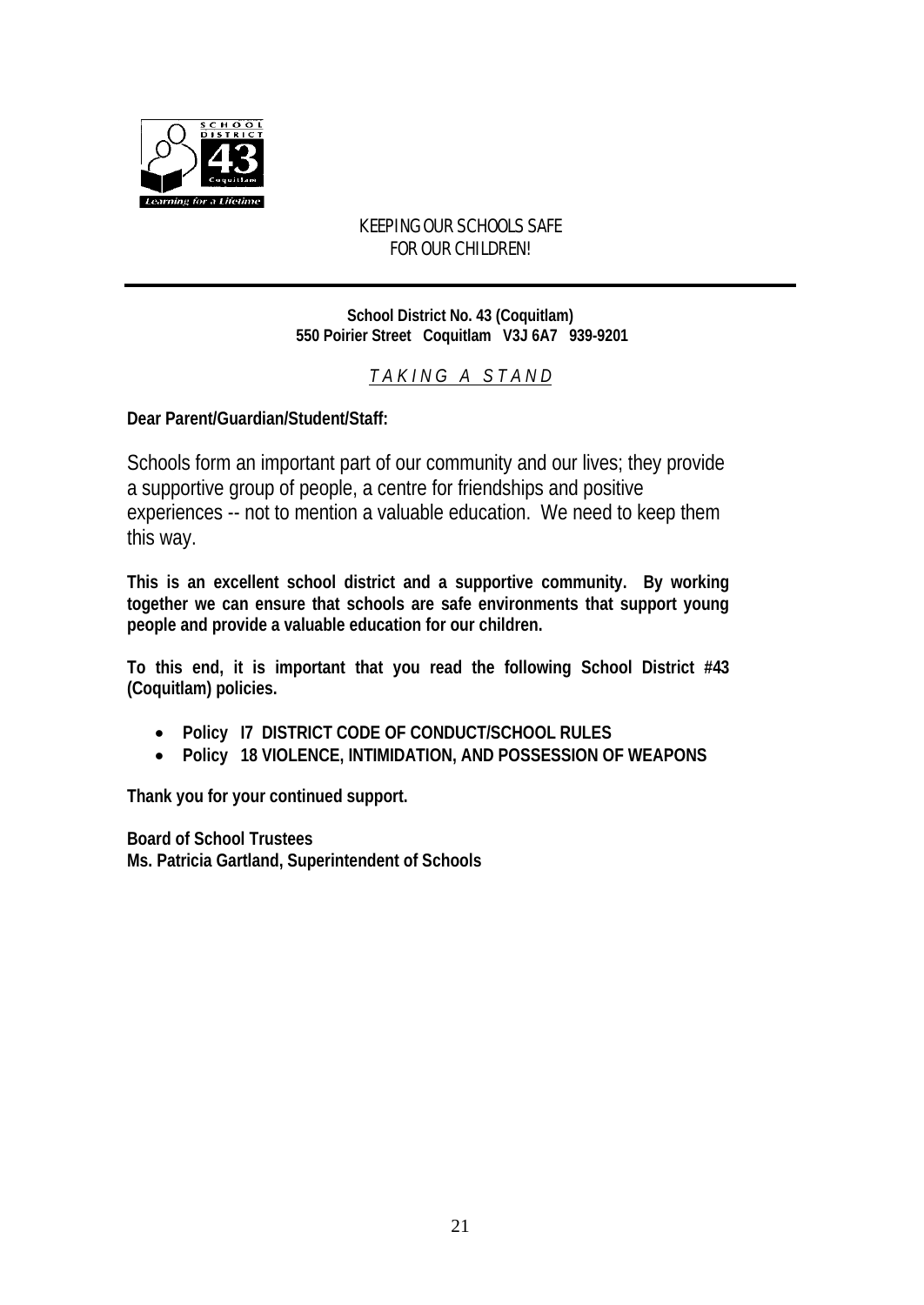#### **MEDICATION**

Prescription medication is dispensed at school only with the appropriate signed documentation. We are not allowed to dispense other medication at school. If students frequently require Tylenol, etc., for headaches, please ensure they have their own supply at school. Epipens, if needed, must be provided by the student.

#### **PHONES**

The office phones are extremely busy and are not available for student use, except in the case of an emergency.

#### **EAL/INTERNATIONAL TESTING**

All EAL students are required to take an assessment test to determine their English proficiency level. This testing will occur on **Monday, August 27th** & **Tuesday, August 28th at 10:30 a.m.** at Riverside.

EAL students are asked to contact the school office at 604-941-6053 to confirm that they will be taking the test. Please give the name of the new student to the receptionist.

#### **EAL/INTERNATIONAL ORIENTATION**

All EAL students and their parents and guardians are invited to an orientation on **Wednesday, September 12th from 3:15 p.m. in the cafeteria.** This will include a tour of the school and an important information session for students and parents about how to be successful in EAL at Riverside. We will also talk about the different supports that are available to EAL students at Riverside.

#### **RIVERSIDE CAFETERIA**

The Riverside cafeteria offers a wide variety of healthy and nutritious snacks and lunches at a low price. We have sandwiches and a pasta bar with sauces all made in school using healthy ingredients. We offer different daily specials such as NY steak sandwiches, fresh steamed vegetables and roasted potatoes. Our students make all our soups from scratch. We also cut our own French fries and roll our fresh pizza dough daily. Items in the cafeteria start at about \$1.50 and max out at about \$6.00 for a full meal. The cafeteria is a student driven program where students make all the food for staff and peers. We invite you to come and join us and try out our healthy and delicious food!

## **ATHLETIC FEES**

At the secondary level, there are many optional extra-curricular athletics activities for students to participate in. One of the questions that parents sometimes ask is where the funds collected from athletic fees are spent. Here is a brief summary of costs that the school has to cover in order to offer extra-curricular programs. Athletic fees are divided into two main sections:

- 1. Basic Athletic Fees (unlimited participation in sports for the year). This fee covers costs such as athletic association fees, teacher on call costs to release coaches during the school day, equipment replacement, awards and banquet costs, uniform replacement costs as well as many other cost items such as first aid supplies, banners and miscellaneous equipment. The school does not receive any provincial or district funding for any of these costs, and therefore part of the costs of these optional programs must be passed onto the parents and students. Currently, the fees we collect account for much less than our actual total costs so the school supplements these extra-curricular activities significantly.
- 2. Individual Sport Fees (vary according to each sport costs). Each sport pays association fees, tournament costs, official's costs, as well as several other miscellaneous costs. Again, the school supplements these extra-curricular activities significantly.

Overall, the reality is that the costs of playing sports, whether through community sports, or through extra-curricular school programs, are rising every year. We, at Riverside, will continue to do our best to offer our students these opportunities, and to supplement the costs to the best of our ability given our limited funding.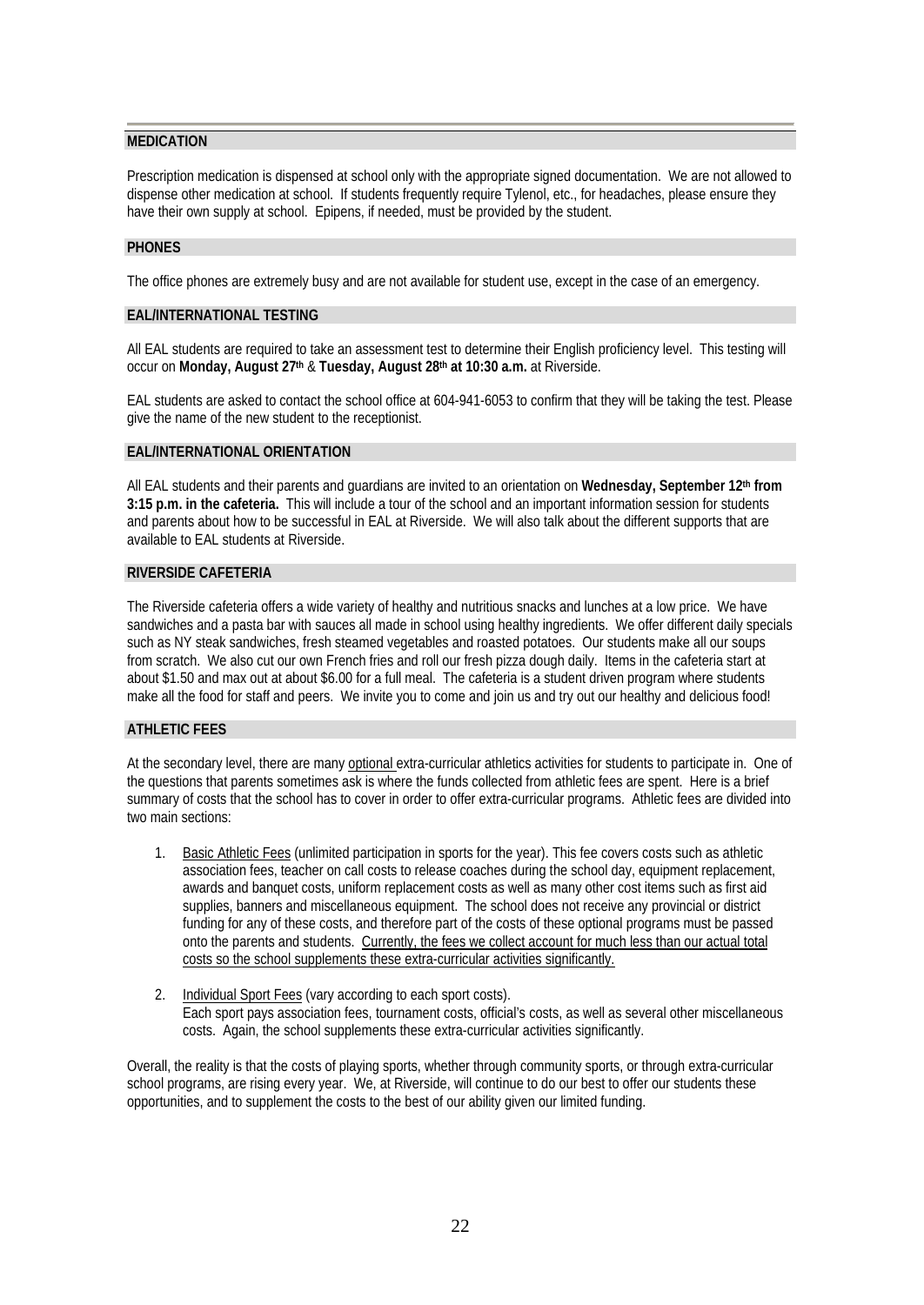# **IMPORTANT MESSAGE TO PARENTS**

Do **you** pick up your son or daughter from school?

If so, please use the student lot at the north end of the school, adjacent to Gates Park. Congestion around the front of the school has increased significantly and poses safety concerns. A recent letter from the City of Port Coquitlam, Fire and Rescue states:

"It is the goal of your fire department to ensure that all children, staff, and visitors to your school receive the quickest emergency response for any emergency, at all times.

We are asking that all parents and visitors who pick up or drop off children and/or delivery items to your school be asked not to obstruct or block fire department road access, hydrants, or fire department connections at any time. Under the City of Port Coquitlam Fire Bylaw #3221, a fine in the amount of \$100.00 can be issued for each of the above mentioned offences."

## **We also ask that parents do not pick up their children at any time in the staff parking lot at the front of the school. This limits the ability for staff to enter or exit the school and impairs parents with children in wheelchairs from picking up or dropping off their children in the designated handicapped spots.**

We are asking for your cooperation with this. Parking on Reeve Street is not a problem; and again, the lot by Gates Park is available. Some parents also find it easier to have an agreed upon meetup spot a block or two off school property. The marked drop-off zone in front of the school may still be used to drop students off in the morning.

# **MUSIC DEPARTMENT**

## Join the excitement and be a part of our team!

The Music Department is headed for an exciting year. To all students that have chosen to be a part of our program next year, congratulations on entering into an exciting field of study. We will be heading to Whistler Cantando Music Festival next year, April 26- 28<sup>th</sup>. Our main department concerts will be Thurs. Dec.  $6<sup>th</sup>$  and June  $6<sup>th</sup>$ . Please mark those dates in your calendar to ensure that everyone is be involved. We are looking forward to a Fall Joint Music Retreat in October and planning for our big Music Tour 2020!

Students on our Music Council will be greeting everyone in September and we welcome any parents that may wish to be involved in our planning next year to connect with Ms. Ottens at [gottens@sd43.bc.ca.](mailto:gottens@sd43.bc.ca)

**New Music Members Welcome!** Try it before you Graduate Grade 12! Even if you haven't played an instrument before, new members are welcome and since most performance ensembles practice outside of our regular schedule, it is easy to join. We have some instruments that you can borrow and we will help you get started. If you want to start an instrument over the summer, please e-mail Ms. Ottens and she will help you get started.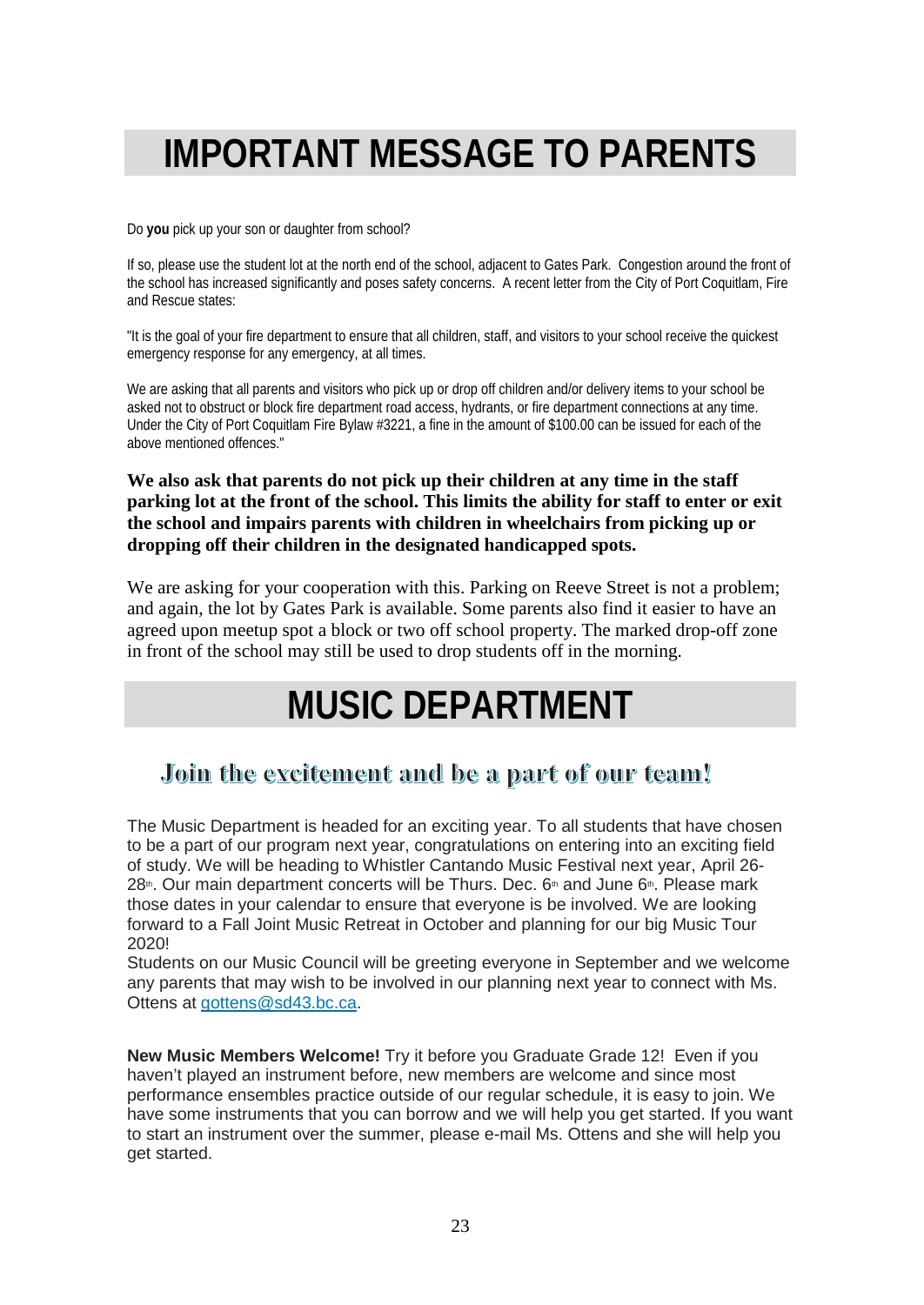First Class Wed. Sept 5<sup>th</sup> at 8:00 am in the Choir Room. All music students, including those in Music Fusion and Show Choir (a 2<sup>nd</sup> semester course) need to attend this meeting time. We will be sharing some important highlights of the year ahead and there will be a good introduction to everyone in the Music Department. If you know someone that is not yet registered in a music course and may have an interest, please bring them along!

**Music Orientation and Information Meeting:** For any new or returning students and their parents/guardians. We will review our programs, assessment, expectations and planned events for the year. You are encouraged to attend this meeting that will be held on **Wed. Sept. 5<sup>th</sup> at 7:00 pm** in the Music Room. This is the first Wednesday that school starts and it is a great way to get introduced to each other and learn about the year ahead.